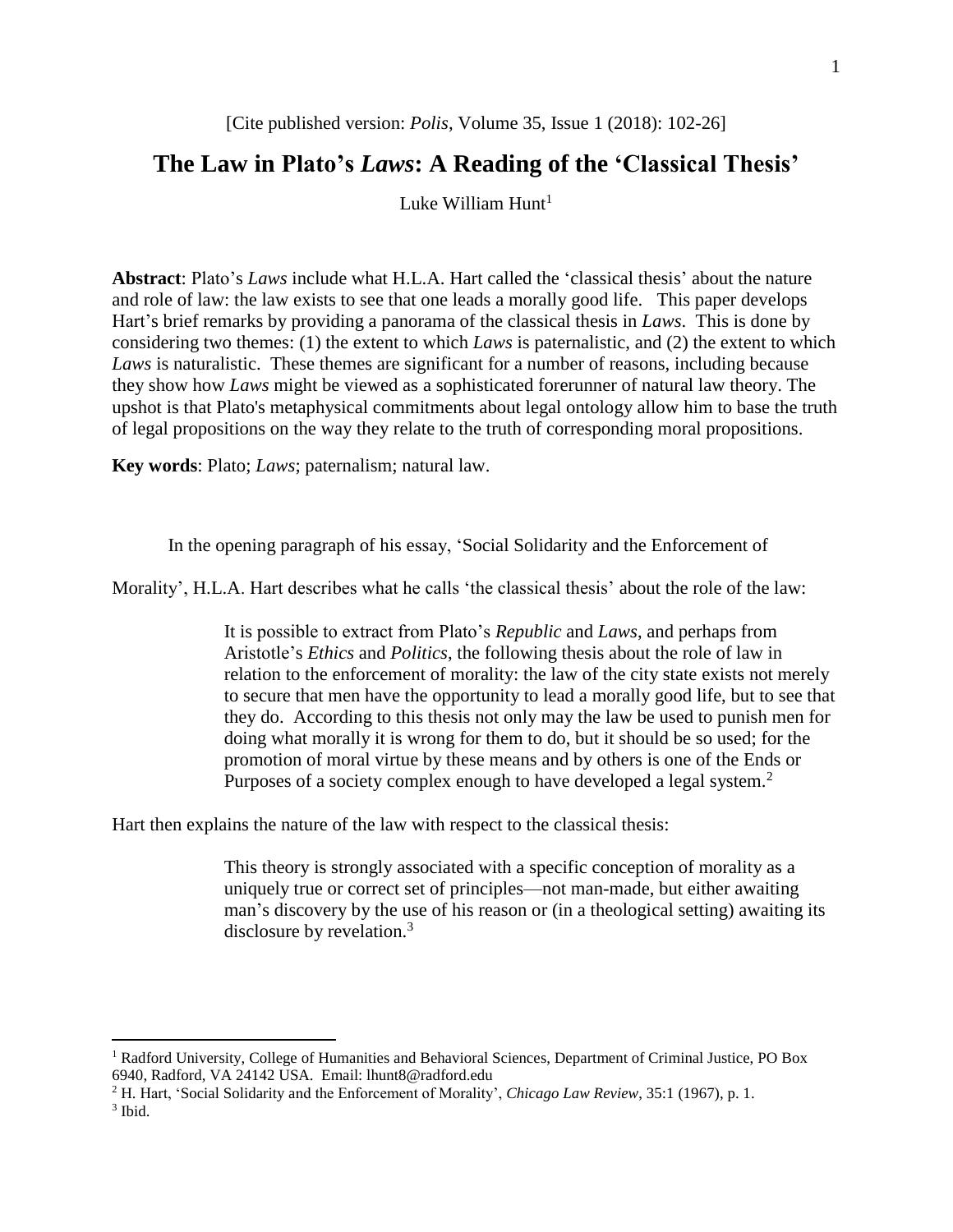Hart concludes the opening paragraph of his essay by saying that he will not discuss the classical thesis further. In one sense, this seems appropriate because Hart's well-known version of legal positivism is at odds with the classical thesis. There are nevertheless good reasons to make sense of the classical thesis, not least of which is that it might be thought of as both friend and foe to many contemporary theories of law. This paper develops Hart's rumination on the classical thesis by addressing it directly in the context of Plato's *Laws*. Although Hart refers to both the *Republic* and *Laws* in his essay, it is safe to say that the *Republic* has received more attention from commentators.<sup>4</sup> The goal here is thus to provide a panorama of the classical thesis in *Laws* by drawing out two themes on which Hart touched: (1) the extent to which *Laws* is paternalistic, and (2) the extent to which *Laws* is naturalistic. The paper assumes generally that *paternalistic* laws are those that enter one's life to somehow make one better off. And it assumes generally that *naturalistic* theories treat the law as universal because it is somehow based upon nature, rather than human use or convention.

The extent to which *Laws* is paternalistic has not been appreciated fully. It is a nuanced paternalism that takes many forms, but at its core is a principle that opposes the basic idea about the nature and limits of the law in most contemporary theories. To be sure, since at least the emergence of John Stuart Mill's harm principle—the principle that the law should be limited to preventing harm to others—one of the guiding themes in contemporary jurisprudence has been that the law should be rather limited in terms of advancing one's moral well-being.<sup>5</sup> Plato takes

<sup>4</sup> The literature on *Laws* is relatively sparse, with Christopher Bobonich noting that '[T]he *Laws* has often been considered to be one of the most arid and, from a literary point of view, least sophisticated of Plato's dialogues'. C. Bobonich, 'Reading the *Laws*', in *Form and Argument in Late Plato*, ed. C. Gill & M. Margaret McCabe (Oxford: Oxford University Press, 2000), p. 249. Included among the key works on *Laws* is the translation and commentary used in this paper: T. Saunders, *The Laws* (London: Penguin Books, 1970). More recent work includes C. Bobonich, *Plato's Laws. A Critical Guide* (Cambridge: Cambridge University Press, 2010) and *Plato's Utopia Recast* (Oxford: Oxford University Press, 2002); and M. Schofield, *Plato: Political Philosophy* (Oxford: Oxford University Press, 2006).

<sup>5</sup> See J. Mill, *Utilitarianism, On Liberty and Considerations on Representative Government* (London: Dent, 1976).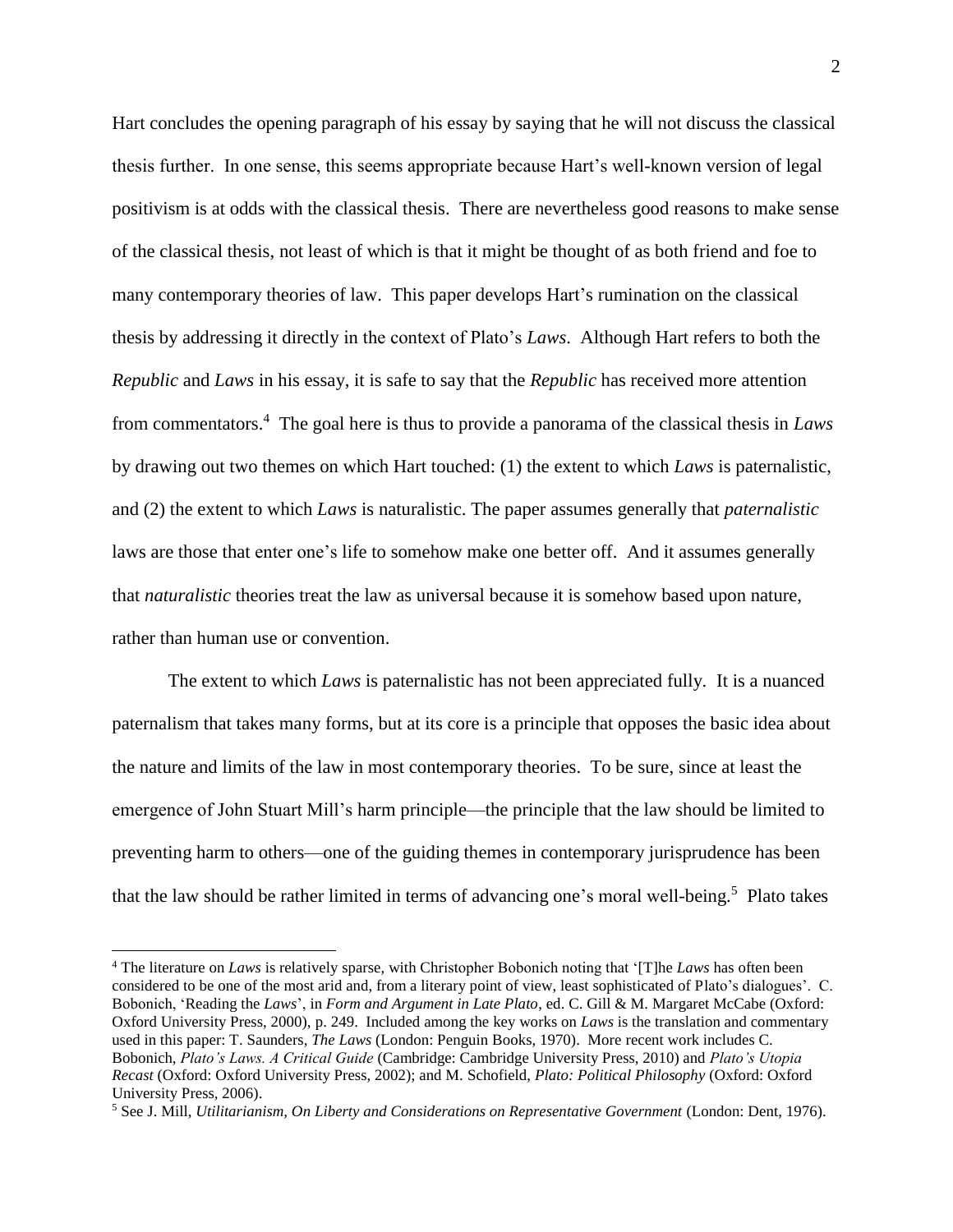the opposite view, providing a sustained argument that the law's role—indeed, the law's most important role—is advancing one's well-being in virtually every respect. The different manifestations of paternalism in *Laws* will be examined to show how they fit into Plato's larger project of establishing a new political society.

The second theme that the paper examines—legal naturalism—is what serves as the foundation of the law's paternalism. Plato sets forth a notion of the law that is inextricably intertwined with an absolute standard of morality, and it is the law's relationship to morality that justifies its paternalism. This is significant for a number of reasons, including because it shows how one might view *Laws* as one of the earliest, most sophisticated forerunners of natural law theory. For example, contemporary natural law theories typically embrace two metaphysical commitments regarding legal ontology, as can be seen in Michael Moore's naturalistic commitments about the law: '(a) moral qualities such as justice exist (the existential condition); and (b) such qualities are mind- and convention-independent (that is, their existence does not depend on what any individual or group thinks—the independence condition)'.<sup>6</sup> In *Laws*, one can likewise see a rough approximation of these commitments, namely: commitments that allow Plato to base the truth of legal propositions on the way they relate to the truth of corresponding moral propositions. The paper's goal is thus to make better sense of the classical thesis in Plato's *Laws* by taking a closer, chronological look at the neglected themes of paternalism and naturalism.

This goal is admittedly idiosyncratic. Speaking the language of contemporary analytic philosophy in the context of *Laws* is not without its difficulties. Chief among those difficulties is the impossibility of fully reconciling many important differences in meaning and significance

<sup>6</sup> M. Moore, 'Law as a Functional Kind', in *Natural Law Theory*, ed. R. George (Oxford: Oxford University Press, 1992), p. 190.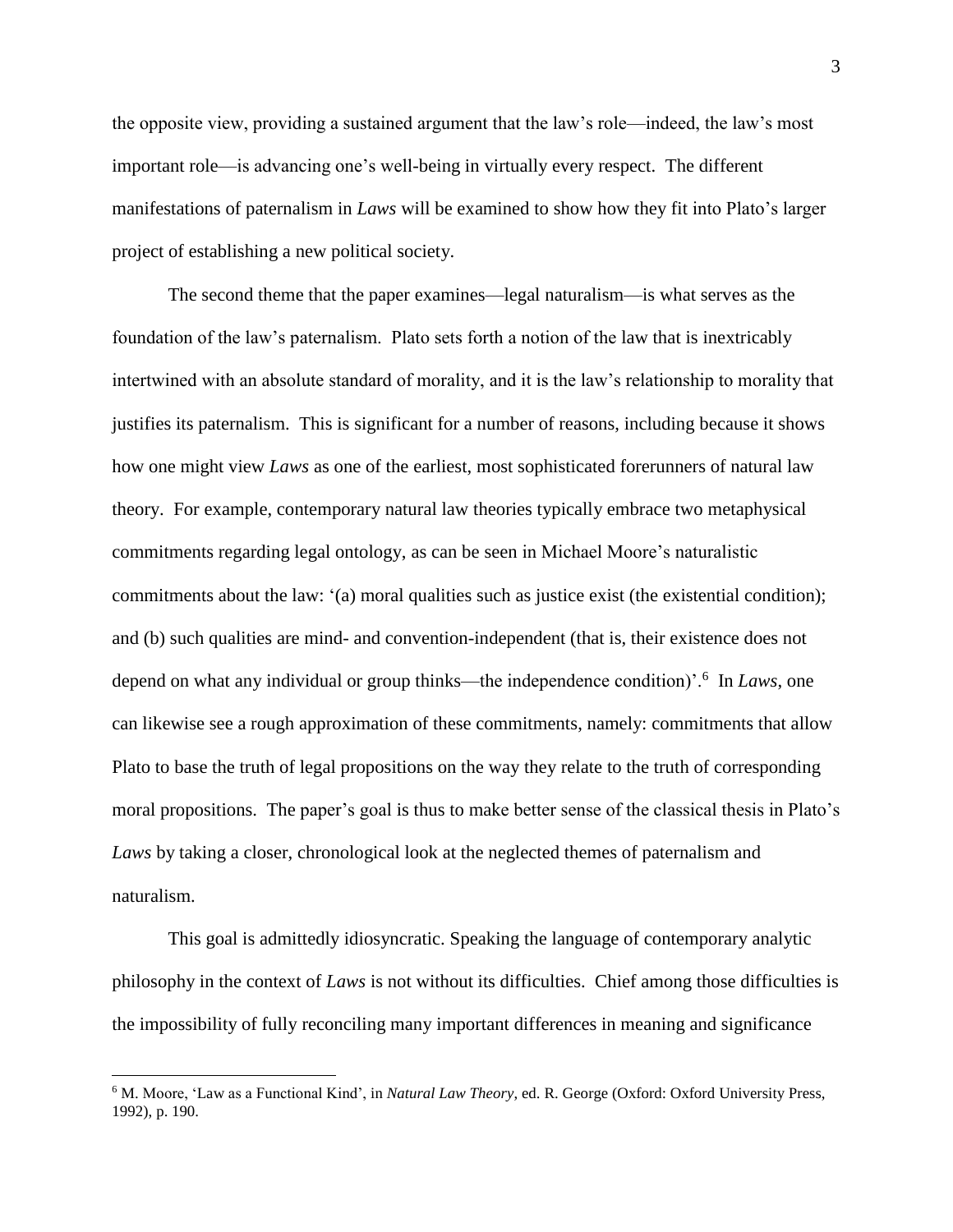between ancient and contemporary thought. Prominent examples include the roles that *physis* and *nomoi* play in Plato's work and, respectively, the roles that nature/natural and law/legal play in contemporary work—particularly with respect to questions of objectivity and subjectivity. But if these difficulties can be—perhaps grudgingly—put to the side, the result is a significant payoff in the form of situating *Laws* within natural law theory. And the result can be surprising: Although *Laws* may share superficial components of, say, the Thomist tradition, it does not seem to be predominantly a precursor of Christian conceptions of law and morality articulated by that tradition. Rather, as will be seen, *Laws* seems to operate as a discourse on a divergent path of natural law theory that is focused upon a substantive moral dimension distinct from Thomist and similar theories. To put it another way, *Laws* paradoxically speaks the language of contemporary analytic philosophy by setting forth a conception of law that is interconnected with an absolute standard of morality. It is the law's interconnections with morality that justify its paternalistic character, including because a legal proposition's truth depends upon the way it relates to the truth of corresponding moral propositions.

This paper's other idiosyncrasy is that it proceeds in chronological order through each book of *Laws*, irrespective of the amount of attention books have hitherto received in the literature. This is in part because many books in *Laws* have not received—even at this late stage—a great deal of attention. And it is for this reason (in addition to reasons of scope and practicality) that the paper will pursue its analysis through an examination of Plato's text only, relegating important secondary literature to the notes. Although this may result in a missed opportunity occasionally, the hope is that the paper's single-minded sense of purpose is redeemed by its avoidance of unwieldy discursions. As things stand, there is already little room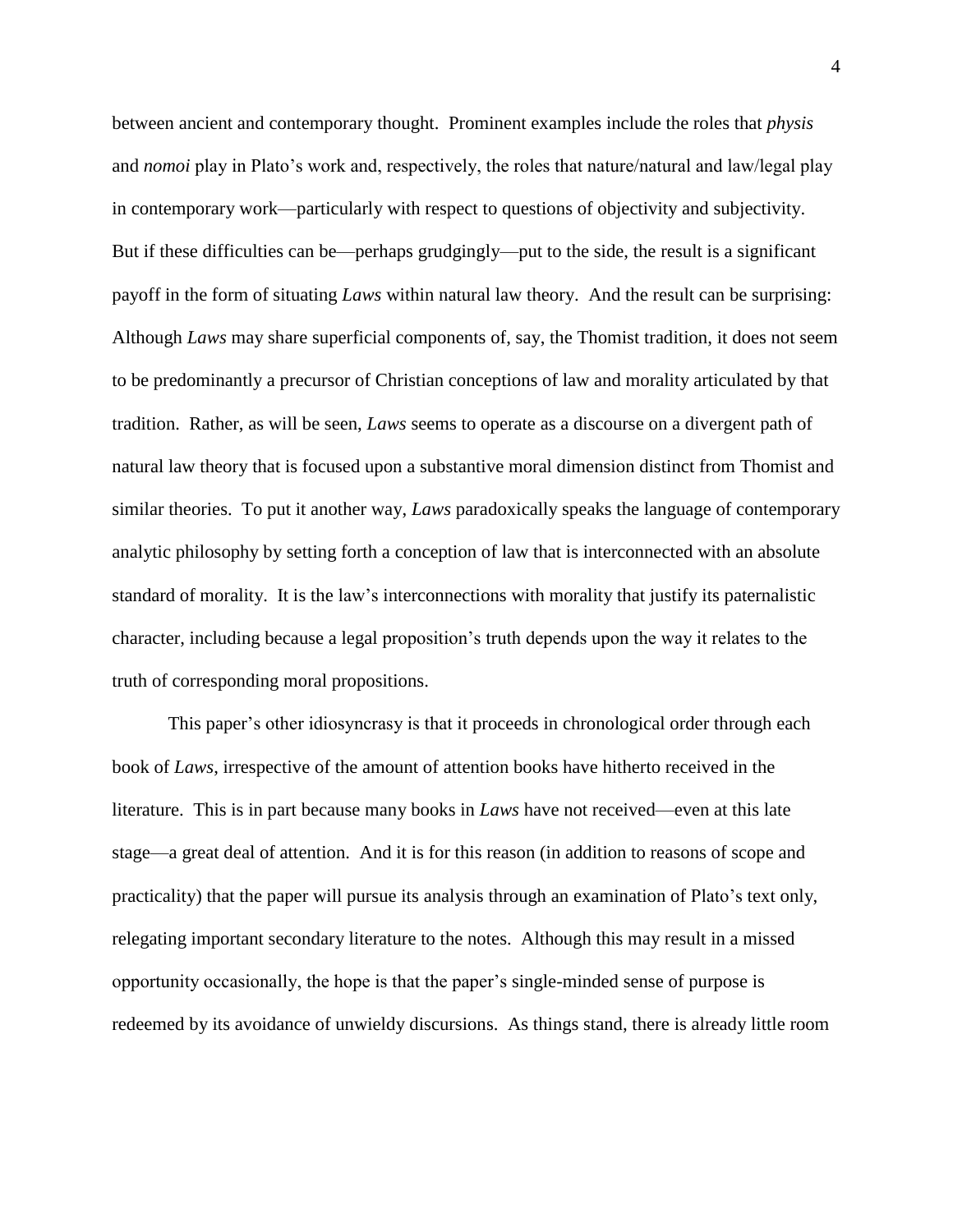to discuss the general, literary narrative in *Laws*. That said, here is a brief overview to set the scene before jumping into the text itself.

The *Laws* consists of a dialogue between an Athenian—who one might describe as Plato's spokesperson—and two interlocutors, Megillus and Cleinias. The purpose of the dialogue is to describe a colony, Magnesia, to be founded in Crete in the fourth century B.C. Accordingly, the Athenian and his interlocutors discuss both abstract issues regarding the nature and role of the law in the new colony, as well as concrete proposals for specific laws in the new colony.<sup>7</sup> Recent commentators have described the primary project of *Laws* as specifying a political society that is 'second best' after that in the *Republic,* yet still capable of making its citizens virtuous. In other words, Plato perhaps intended for *Laws* to describe a political society that might be realized actually.<sup>8</sup> Because it might be construed as 'second best', *Laws* should not necessarily be interpreted as a set of philosophical-political principles that lawgivers ought to implement directly as a universal paradigm. It might rather be construed as a more pragmatic way (than the *Republic*) to engage practical problems. This interpretation tends to temper the extent to which recommendations in *Laws* are paternalistic, suggesting instead that they express preferred political reforms for practical problems. However, one of the surprising conclusions yielded from my analysis is that the 'second best' and the natural law theory interpretations are not mutually exclusive, as Plato states: '[R]eflection and experience will soon show that the organization of a state is almost always bound to fall short of the ideal…the right procedure is to

<sup>7</sup> See T. Saunders, *The Laws*, Introduction. For a general overview of the modes of exposition and argumentation employed by Plato in *Laws*, see C. Bobonich, 'Reading the Laws', in *Form and Argument in Late Plato*, p. 250, in which Bobonich provides the following description of *Laws*: 'In addition to elenctic and non-elenctic argument among the interlocutors, we find, among other modes: (1) a self-conscious attempt to widen the participants in the argument by the use of imaginary dialogues with a variety of interlocutors; (2) the extended use of history or idealized history to arrive at agreement on political or ethical principles; (3) the detailed statement of proposed laws for the new city of Magnesia along with their penalties; and (4) persuasive preludes to particular laws and to the law code as a whole'.

<sup>8</sup> See M. Schofield, 'The *Laws'* two projects', in *Plato's Laws: A Critical Guide*.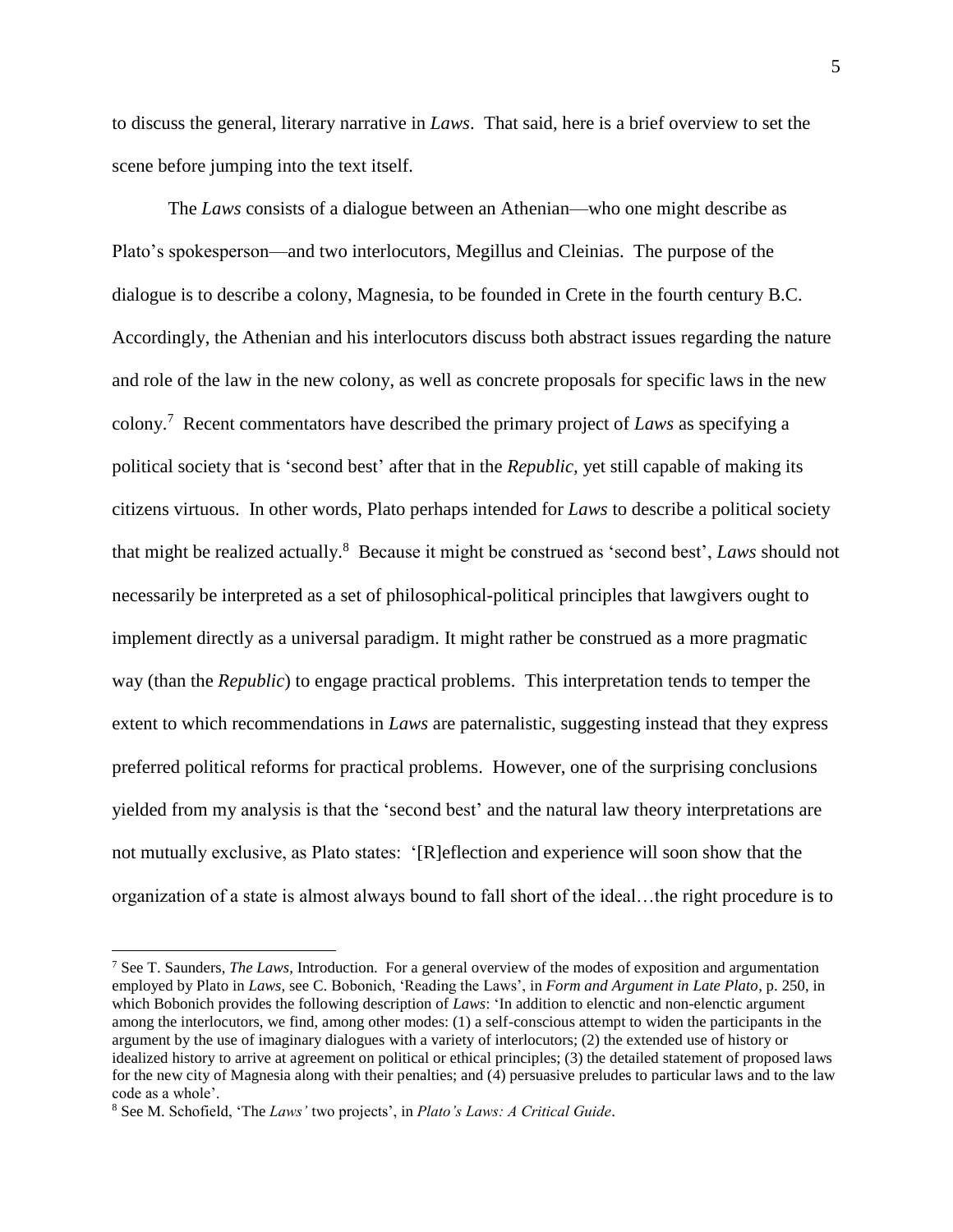describe not only the ideal society but the second and third best too…men should keep this [ideal] state in view and try to find the one that most nearly resembles it' (739a-e). To put it another way, although practical theorizing might involve dealing pragmatically with the world as it exists, such theorizing can and should keep the ideal in sight.

# **I. Welfare and Moral Paternalism**

 $\overline{a}$ 

It is not difficult to become distracted by all the talk of drinking parties in Book I. The dialogue's three interlocutors engage in lengthy discussions ranging from the misguidedness of teetotalers to the benefits of drunkenness generally (632d-650a). One reason for these excursions is obvious: Properly conducted drinking parties may teach one to resist pleasure and cultivate temperance (640d-650a). It is important, then, to consider the role of drinking parties and other virtue-enhancing activities in a broader context. Such activity is one of the first examples of how paternalism shapes the law in *Laws*. The purpose of the law is to maximize both the welfare interests—or *human benefits*—in a person's life and the moral interests—or *divine benefits*—in a person's life (631b). The former may be thought of in terms of welfare paternalism and the latter may be thought of in terms of moral paternalism.<sup>9</sup>

That *Laws* should take a decidedly paternalistic tone comes as no surprise. The authoritarian bent of Plato's earlier dialogues is in keeping with many aspects of *Laws*. Early in Book I, the Athenian sets the tone of the dialogue by introducing the lawmaker as one who reconciles his members 'by laying down regulations to guide them in the future' and enacting 'his every law with the aim of achieving the greatest good' (627e-628e). The way in which the lawmaker accomplishes this goal is clear: The lawmaker achieves the greatest good by laying

<sup>9</sup> See G. Dworkin, 'Paternalism', *The Stanford Encyclopedia of Philosophy* (Summer 2010 Edition), URL = http://plato.stanford.edu/archives/sum2010/entries/paternalism/, for a general overview of welfare and moral paternalism.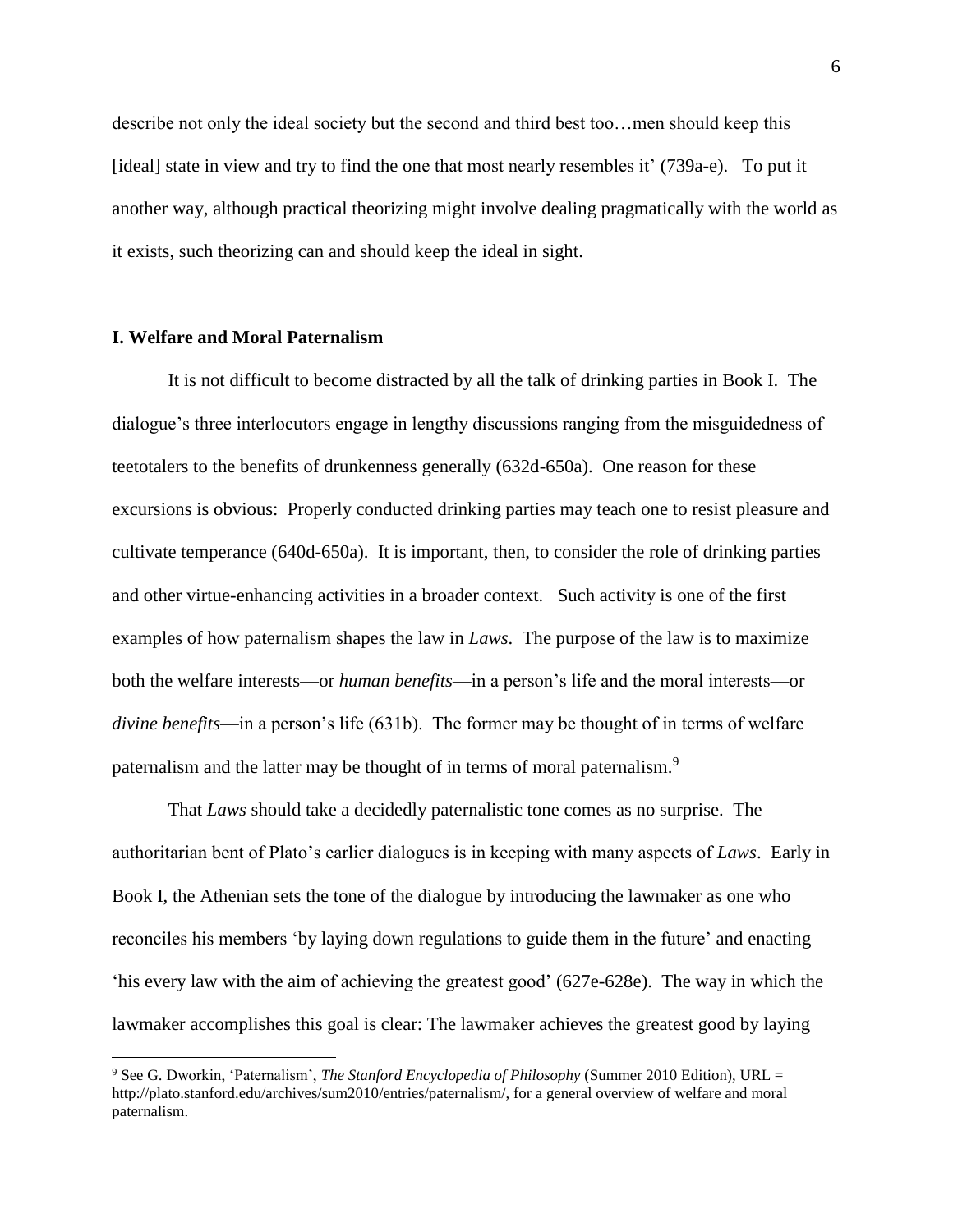down laws that inculcate virtue in its entirety (630e). But *Laws* is more specific in its paternalism than this. Indeed, sound laws will produce happiness in those who observe them by yielding two types of benefits: human and divine (631b).

The list of *human benefits* includes practical things that make one's life easier to live, both physically and emotionally. For example, the Athenian explains that *health* is the leading human benefit, followed by *beauty*, *strength*, and 'clear-sighted' *wealth* (631c). Hence, it is clear that if the lawmaker's purpose is to achieve these sorts of benefits for his citizens via the law, then the law and the lawmaker are motivated by welfare paternalism. To be sure, this is the lawmaker's very purpose. The Athenian continues his exposition on the law and human benefits by explaining that the lawmaker 'must inform the citizens that the other instructions have these benefits in view' (631d). From this passage one can see that welfare paternalism is a central concern of the lawmaker. Moreover, it is a central aspect of the law itself: 'At every stage the lawgiver should supervise his people…he must use the laws themselves as instruments for proper distribution of praise and blame' (631d-632a). The broader point is that the purpose of legislation in *Laws* is to guide every practical aspect of a citizen's life: how citizens acquire money, how citizens associate with one another, and so on. The lawgiver's role is one of 'organizing the entire life of the state,' while conferring honors on those who comply with the laws (632b-c).

One can likewise see that the lawmaker and the law are motivated by moral paternalism based on their aim of achieving *divine benefits* for their citizens. Divine benefits are those that enhance the moral well-being of a citizen. These benefits include *good judgment*, *self-control* of a soul that uses reason, *courage*, and *justice* (631c-d). Divine benefits naturally take precedence over human benefits, and human benefits depend upon divine benefits. Everything that has been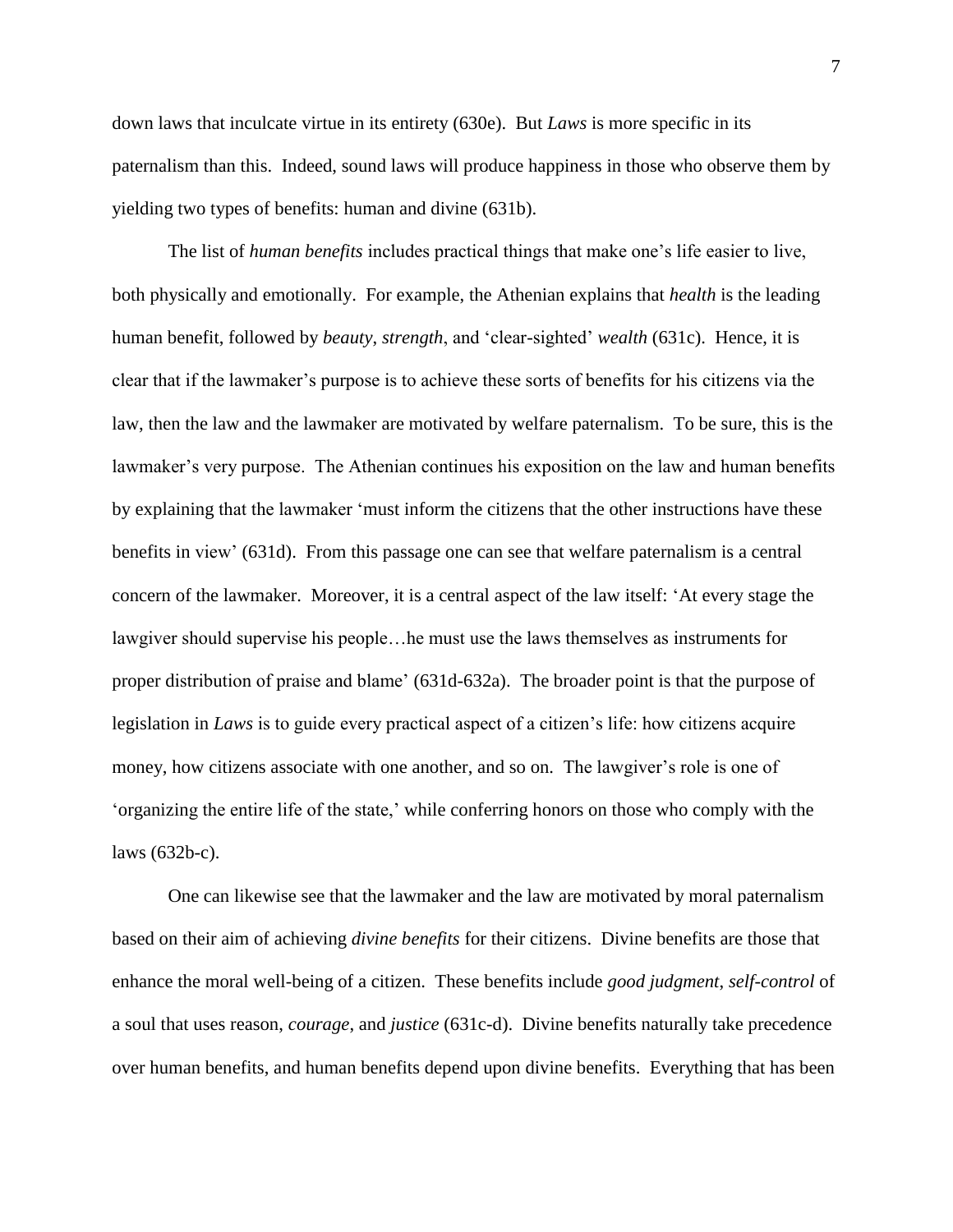said about human benefits thus applies to divine benefits. Just as the lawgiver and the law are intended to produce welfare benefits in citizens, they are also intended to produce divine benefits for citizens. It is for this reason that moral paternalism is at the center of the law's purpose, and it is for this reason that Plato embarks on the seemingly digressive path to drinking parties.<sup>10</sup>

The interlocutors first engage in a discussion regarding activities that Spartan lawmakers use to promote courage—activities that expose one to pain and fear so that resistance to pain and fear may be fostered (633a-e). However, the Athenian notes quickly how the Spartan lawmakers instruct their citizens to keep away from 'attractive entertainments and pleasures, and to refrain from tasting them', yet the lawmakers do not provide instruction regarding how to resist such pleasures (635b-e). It is here that the role of drinking parties and drunkenness is placed within the context of moral paternalism that yields divine benefits. The Athenian suggests that citizens ought to be exposed to pleasures so that the divine benefit of *self-control* may be inculcated. Accordingly, the interlocutors' discussion shifts to an examination of the ways in which drinking parties might be used as an educational institution (641a-650b). The general theory behind these detailed excursions into drinking parties is clearer in the context of moral paternalism. If the law's purpose is to produce divine benefits, then the lawmaker ought to promote drinking parties inasmuch as drinking parties produce divine benefits such as self-control. Divine benefits, coupled with the examples of human benefits, demonstrate the important ways in which

<sup>&</sup>lt;sup>10</sup> Much of the literature on Book I is focused upon Plato's view of human psychology. See S. Meyer, 'Pleasure, Pain, and 'Anticipation' in Plato's *Laws*, Book I', in *Presocratics and Plato: A Festschrift in Honor of Charles H. Kahn*, ed. R. Patterson, V. Karasmanis and A. Hermann (Las Vegas: Parmenides Publishing, 2012), p. 328, for an analysis of Book I that focuses upon 'the complexity and variety of the roles that pleasure and pain play in human motivation'; C. Bobonich, 'Images of irrationality' in *Plato's Laws: A Critical Guide*, ed. C. Bobonich (Cambridge: Cambridge University Press, 2010), pp. 149-171, for a discussion of the extent to which '[a]n individual's character, virtuous or otherwise, is essentially constituted by the content, structure, and ways of regulating his knowledge, beliefs, emotions, desires, pleasures, and so on'; and C. Bobonich 'Akrasia and Agency in Plato's Laws and Republic', in *Essays on Plato's Psychology*, ed. E. Wagner (Lanham: Lexington Books, 2001), p. 214, for a discussion of 'strict akratic action', or, choosing what knows is a worse course of actions when one knows one has a better course of action.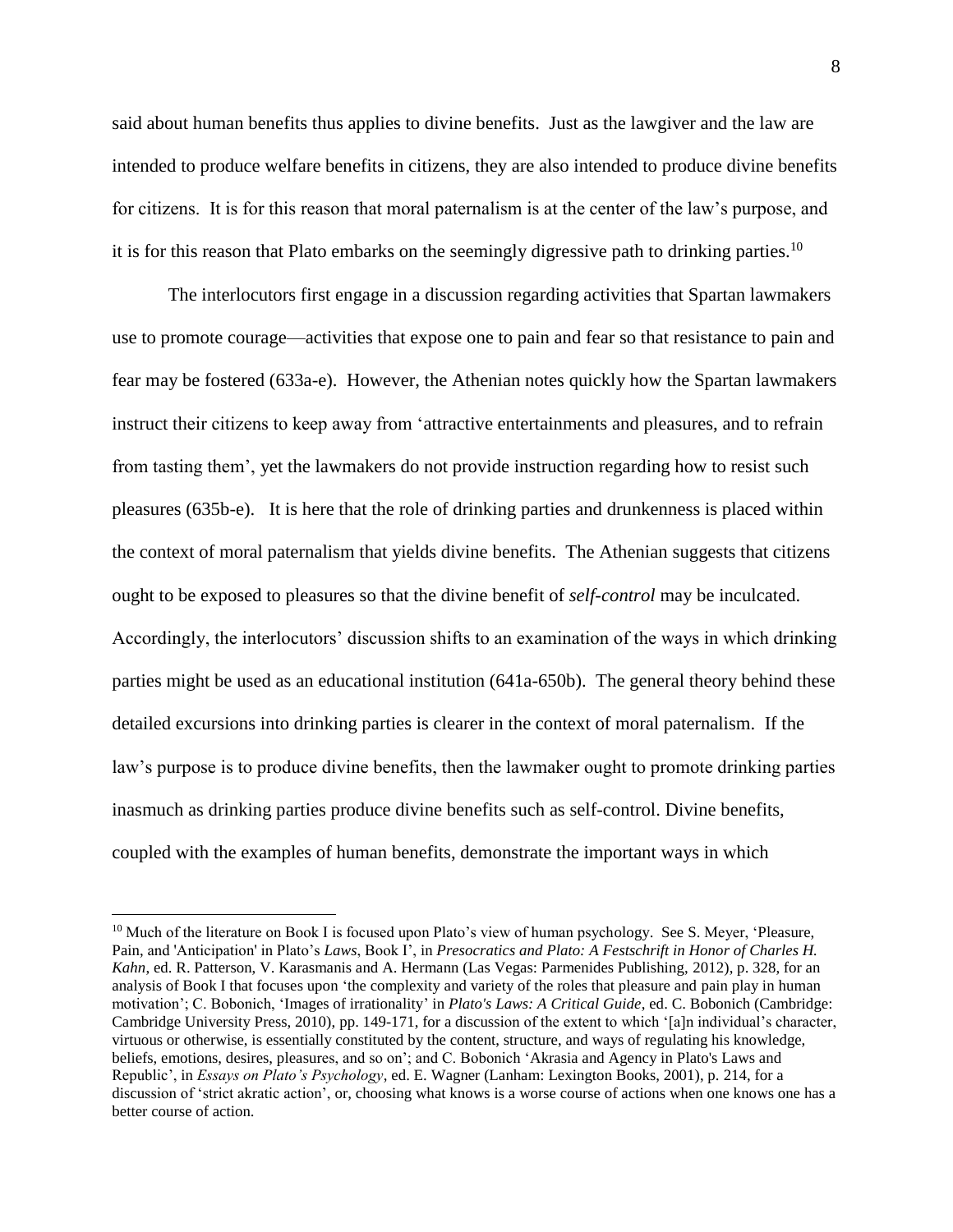paternalism shapes the law in *Laws*. The lawmaker's goal of producing human benefits via the law is a case of welfare paternalism, while the lawmaker's goal of using drinking parties to produce divine benefits via the law is a case of moral paternalism—albeit an eccentric one.<sup>11</sup>

# **II. Artistic Paternalism**

 $\overline{a}$ 

To what extent is popular appeal an appropriate aesthetic criterion? More directly, do the things that produce comfortable pleasures in the man on the street—anybody and everybody have artistic merit? These questions are answered in the negative in Book II of *Laws*, where Plato argues for a stringent form of *artistic paternalism*: Proper forms of pleasure ought to be 'enunciated by the law and endorsed as genuinely correct by men who have high moral standards and are full of years of experience' (659d). For example, the pleasure derived from a puppetshow is not a proper artistic criterion because it is presumably not the sort of thing that would bring pleasure to one who is well-steeped in the virtues (658e-659a). The law should thus dictate the extent to which pleasure is an artistic criterion. Plato reaches this conclusion by arguing that if the law does not establish appropriate artistic standards, then the arts will be left to the fickle whims of the majority. The central objective of the lawmaker in *Laws* II is to make citizens better off by creating laws that dictate artistic standards.

The interlocutors' first step in supporting this objective is to identify a paradigmatic case. The Athenian introduces Egypt as just such a case because Egyptian legislators use the law to put correct art on a firm footing (657a). The Athenian recounts how the Egyptians are known to have compiled a list of the 'correct' movements, tunes, and paintings, prohibiting any changes or innovations with respect to the list (656e). This blatant artistic paternalism is not viewed as a

<sup>&</sup>lt;sup>11</sup> For additional perspectives on the *Laws'* goal of promoting virtue via legislation, see R. Kraut, 'Ordinary Virtue from the *Phaedo* to *Laws*'; J. Annas, 'Virtue and law in Plato'; and T. Irwin, 'Morality as law and morality in the Laws'; all in *Plato's Laws. A Critical Guide*.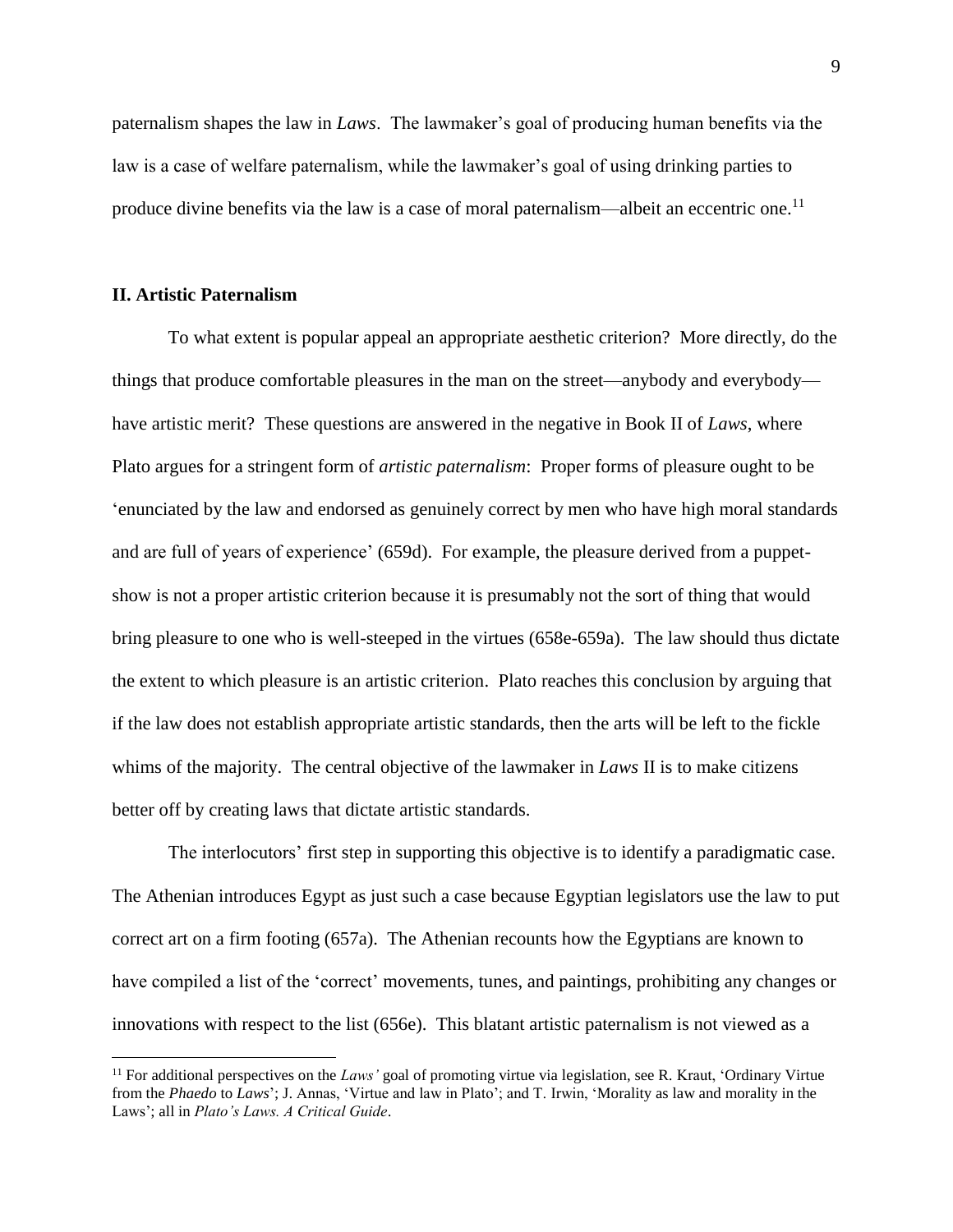stifling or draconian measure, but rather 'a supreme achievement of legislation' (657a). In light of the welfare and moral paternalism of *Laws* I, it is not surprising that the law is intended to interfere with the lives of citizens for their own artistic good. If there exists even a crude understanding of what correctness is in matters of art, then there should be no hesitation in pursuing a systematic expression of that correctness via the law (657b).

But it is crucial that the everyman does not decide the extent to which pleasure is a criterion in the arts. Otherwise, it would be impossible to establish correct artistic standards because those standards would be driven by the whims of particular audiences: Some would prefer epic poetry, others lyric songs and music, some tragedy, others comedy, and still others puppet-shows (658c-e). In a significant passage that highlights the law's omnipresence, the Athenian argues that the process for establishing aesthetic standards involves two steps: First, the correct standards should be 'enunciated by the law', and, second, those standards will be 'endorsed as genuinely correct by men who have high moral standards and are full of years and experience' (659d). This is also how children are to be educated. They must be prevented from feeling pleasure and pain in ways that are not approved by the law. In short, the law codifies objective artistic standards that are based upon the values of those with discerning taste, courage, and experience, and children are to be taught these laws.

A different—but parallel—argument is made regarding the extent to which pleasure and justice are compatible. In the same way that the law is used to identify the correct standard of pleasure for purposes of an artistic criterion, the Athenian argues that the law must be used to demonstrate how a just life is the most pleasurable life (662b-663d). The interlocutors discuss how there are seemingly two sorts of life that one can live, 'the supremely just' and 'the most pleasurable', which are incompatible with each other (662d). But this is a false dichotomy. The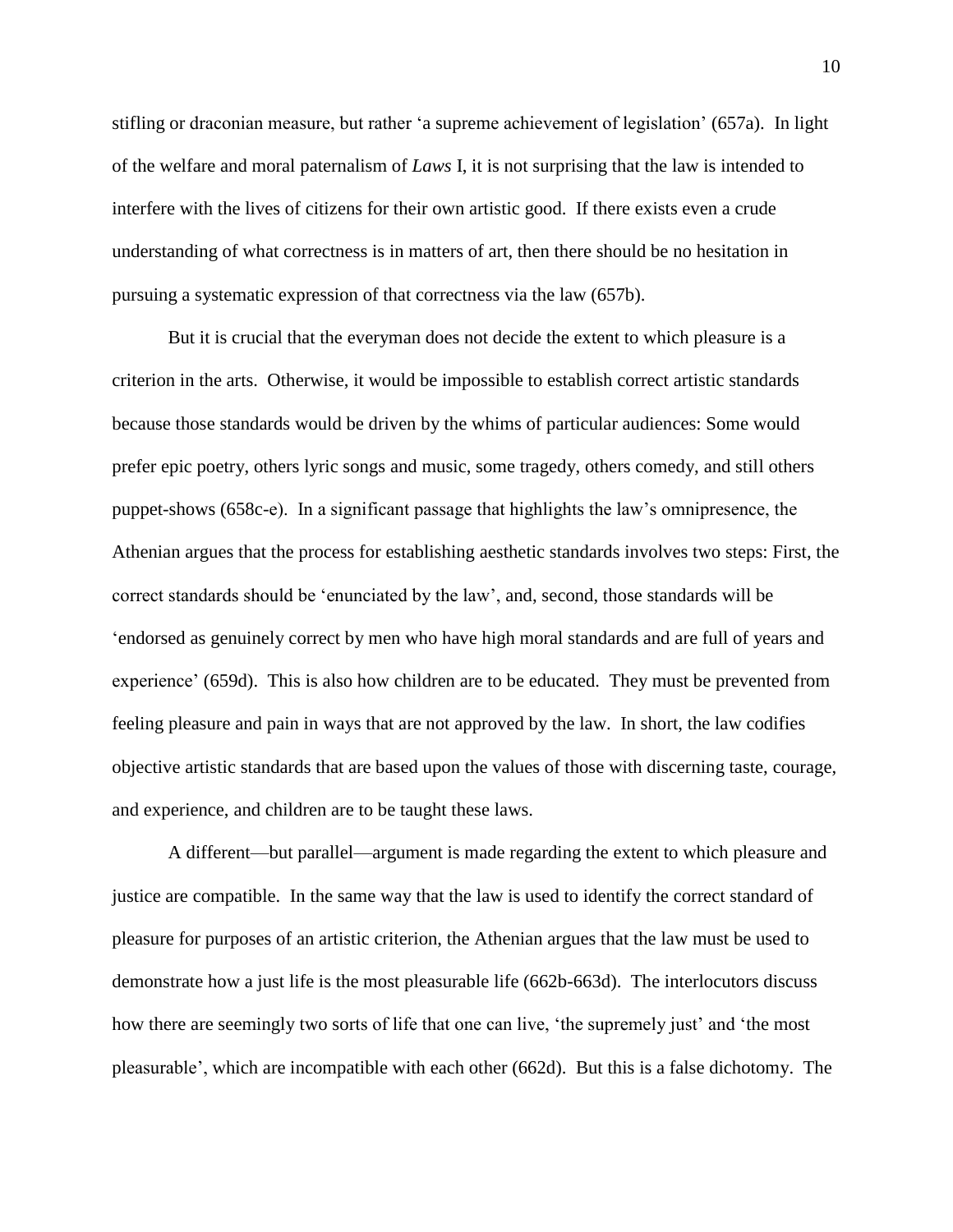just life is in fact inseparable from the pleasurable life because just things (fame, praise from the gods, neither injuring others nor being injured oneself) are pleasant, not unpleasant (663a). Importantly, it is the lawgiver's responsibility to persuade citizens of this point via the law. The Athenian uses an art metaphor to connect this responsibility of the lawgiver with the lawgiver's aforementioned responsibility of establishing artistic standards: The lawgiver 'will persuade us that our ideas of justice and injustice are like pictures drawn in perspective. Injustice looks pleasant to the enemy of justice, because he regards it from his own personal standpoint, which is unjust and evil; justice, on the other hand, looks unpleasant to him. But from the standpoint of the just man the view of justice and injustice is always opposite' (663c). The lawgiver's paternalism thus reaches far and wide. The lawgiver must wield the law to obtain unanimity in the entire community with respect to the role that pleasure plays in establishing artistic standards, as well as the role that pleasure plays in motivating a just life (664a).

#### **III. The Law as Harmony**

One can see the beginning of a theme in Books I and II: The purpose of the law is to paternalistically balance the different aspects of the citizen's life. In Book I, the purpose of the law is to maximize both the welfare interests—or *human benefits*—in a person's life and the moral interests—or *divine benefits*—in a person's life (631b), while in Book II the role of the law is to enunciate an aesthetic standard that balances the rational and the pleasurable (659d). The theme of balance continues in Book III, where the Athenian assigns the lawgiver the central role of *harmonizer*: '[A] state ought to be free and wise and enjoy internal harmony, and…this is what the lawgiver should concentrate on in his legislation' (693b). The backdrop for this objective is that the lawgiver's failure to achieve balance in the law will result in a failed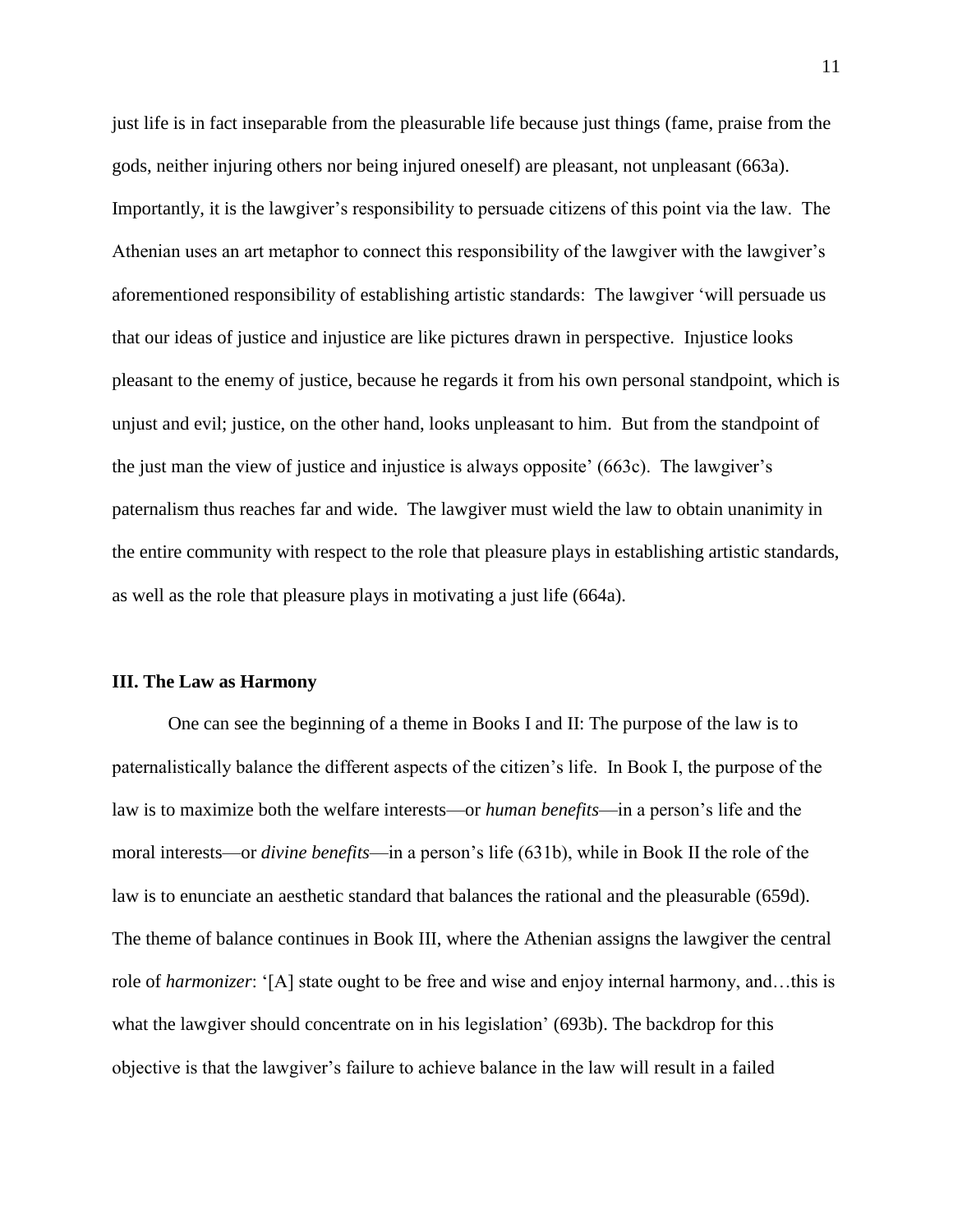political system. With this backdrop in mind, one can see how the chief role of the lawgiver is to shield the state and its citizens from 'crass' ignorance by framing laws that balance pleasure and rationality.

The Athenian's dialectic is based upon the identification of historical political systems that have succeeded and failed. Balance, particularly in the context of pleasure and rationality, is identified as the central mark of a successful law, lawgiver, and political system. The theme of balance in the law is introduced by the example of how one often prays for what one desires, not what one needs. One prays for things that ought to not be granted when one is young and irresponsible, and one prays likewise when one is old, senile, and impulsive. Such unchecked desires and 'vehement' prayers lead to wretched deaths (687c-d). It is for this reason, then, that one should pursue one's desires through prayer only if those desires 'are supported by…rational judgment' (687e). This balance of desire and rationality is not limited to an individual's prayers, but rather it is to be extended more generally to the law and the lawgiver: A rational outlook 'should always be the aim of a state's legislator when he frames the provisions of his laws' (688a). The lawgiver must therefore strive for a harmonious political system that balances pleasure with rationality.

Left unchecked, the directive to maintain a balanced, rational outlook would seem to be an obvious and unremarkable goal of the law and the lawgiver. However, the seemingly banal nature of the directive dissipates when juxtaposed with other legal theories in play. The Athenian refers to the interlocutors' prior discussion in Book I regarding whether good legislators ought to construct their entire legal code with a view toward war. The Athenian objected to such a one-sided political theory, instead arguing that the legislator ought to implement a theory that balances all the virtues—particularly 'judgment and wisdom, and a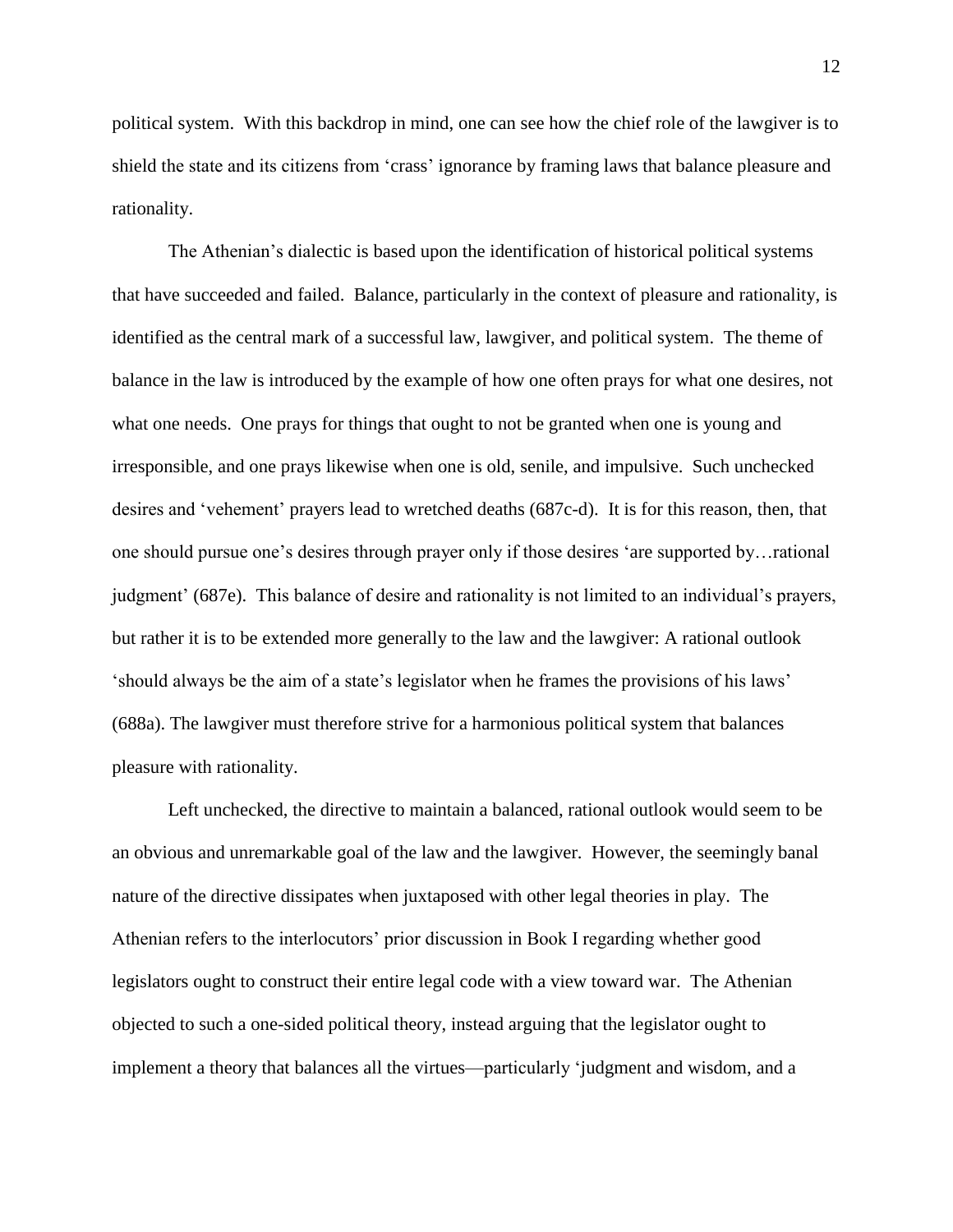strength of mind such that desires and appetites are kept under control' (688b). Thus, the law and the lawmaker must temper desire with rationality or else the result will be the opposite of what is desired. And if the supreme desire of the law is the success of the state, then the opposite of that desire is the destruction of the state. The thing that is most likely to cause this destruction is described as 'crass ignorance', which is a particular sort of ignorance that results from a failure to harmonize pleasure and rationality (688e-689a).

More specifically, crass ignorance is the sort of ignorance involved when one dislikes something one believes to be good and likes what one believes to be wicked. In other words, there is an imbalance—a dissonance—with respect to pleasure and pain on the one hand and rational judgment on the other hand. Crass ignorance impacts the part of the soul that experiences pleasure and pain, and it this part of the soul that corresponds to the common people of the state (689b). To be sure, no citizen with crass ignorance should be given any power. Unsuccessful legislators do not have a sense of proportion; they are like those who 'fit excessively large sails to small ships, or give too much food to a small body' (691c). Rather, the successful lawgiver is characterized by balance and harmony: 'A first-class lawgiver's job is to have a sense of proportion and to guard against this danger [of corrupted judgment]' (691d). Hence in Book III one can see that the central responsibility of the lawgiver is to protect the state and its citizens from crass ignorance by enunciating laws that harmonize pleasure and rationality.<sup>12</sup>

<sup>12</sup> See M. Schofield, 'The *Laws'* two projects', in *Plato's Laws: A Critical Guide*, for a discussion of how Book III and Book IV illustrate that the political society described in the *Laws* is intended to be a society that might actually be implemented.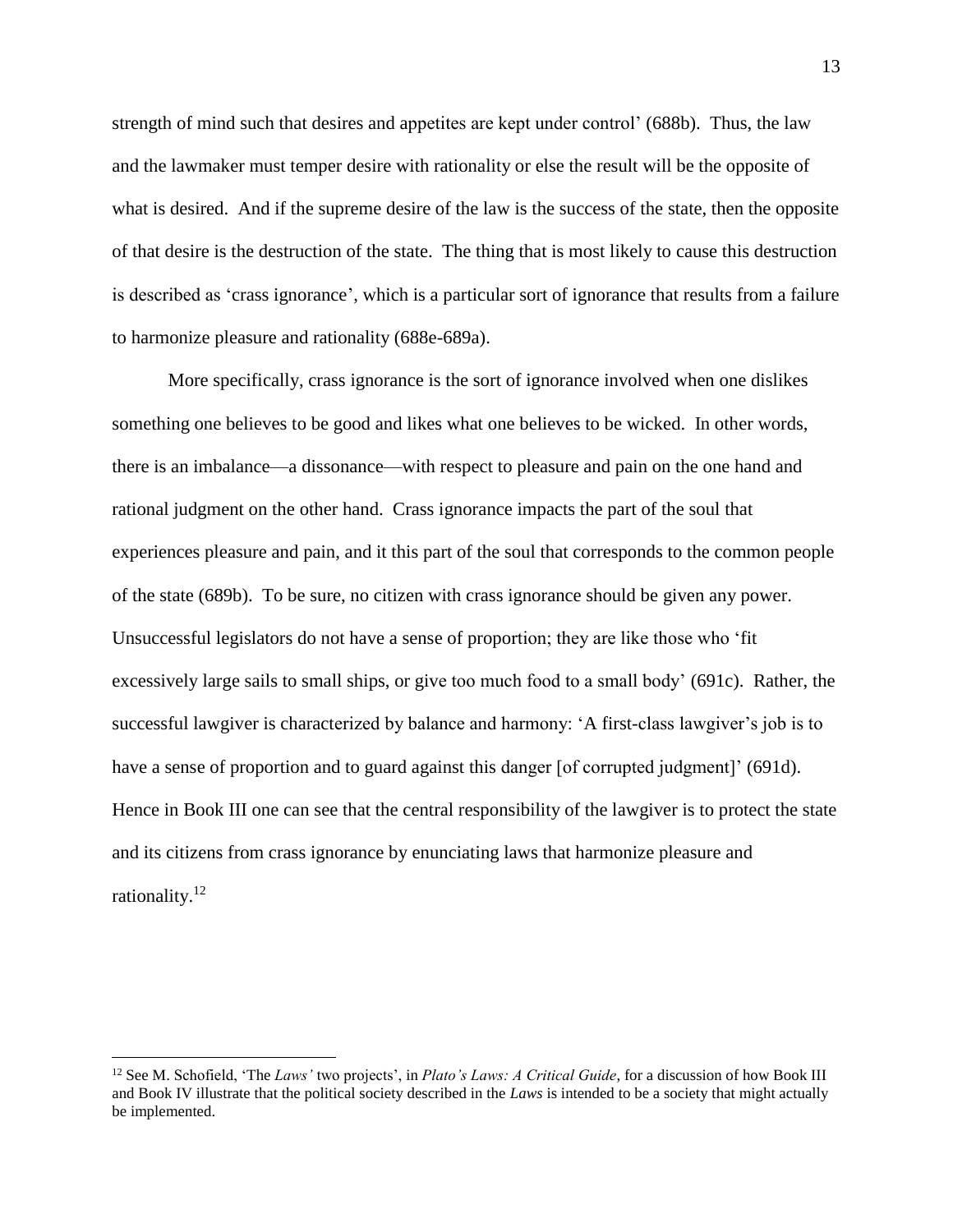# **IV. The Beginnings of a Natural Law Theory**

The first three books of *Laws* focus upon the law and the lawgiver's role in making one better off. This is achieved by harmonizing one's moral, welfare, and artistic interests. The lawgiver is charged with wielding the law to accomplish what is best for the citizen and the state, as well as guarding the citizen and the state from destructive, crass ignorance. If the first three books of *Laws* are about the lawgiver's privileged access into these interests, then Book IV is about the source of that access. In other words, from where does the lawgiver derive the correct standards in setting forth laws that harmonize the citizen's and the state's most fundamental interests? One gets a multifaceted answer to this question in Book IV: God, chance, and skill. This answer, coupled with the notion that the law is both supreme and divine, gives the law a naturalistic tone. The law is not subject to the whims of particular factions within the government, but rather is a natural standard facilitated by God.<sup>13</sup>

One of the chief backdrops for Book IV is the difficulty of constructing a new colony. In addressing these difficulties, the Athenian determines ultimately that the lawgiver is best served by the support of a dictator—one who will enforce the lawgiver's laws (709e-710a). But just prior to this discussion, the Athenian provides an interesting glimpse into the tripartite source of the law. The topic is introduced with the provocative claim that, in fact, men never legislate in their own right, but rather 'accidents and calamities' are the 'universal legislators of the world' (709a). The law is at the mercy of innumerable contingencies—poverty, disease, and so on that play a direct role in legislation. Shortly thereafter, however, the Athenian argues that in the same way that men do not legislate in their own right, neither does chance. Rather, 'the allcontrolling agent in human affairs is God' (709b). Chance and the skill of the lawgiver are thus

 $13$  As will be discussed more in parts X and XII, the natural, divine standard on which the law is based is tied closely to the virtue *reason*.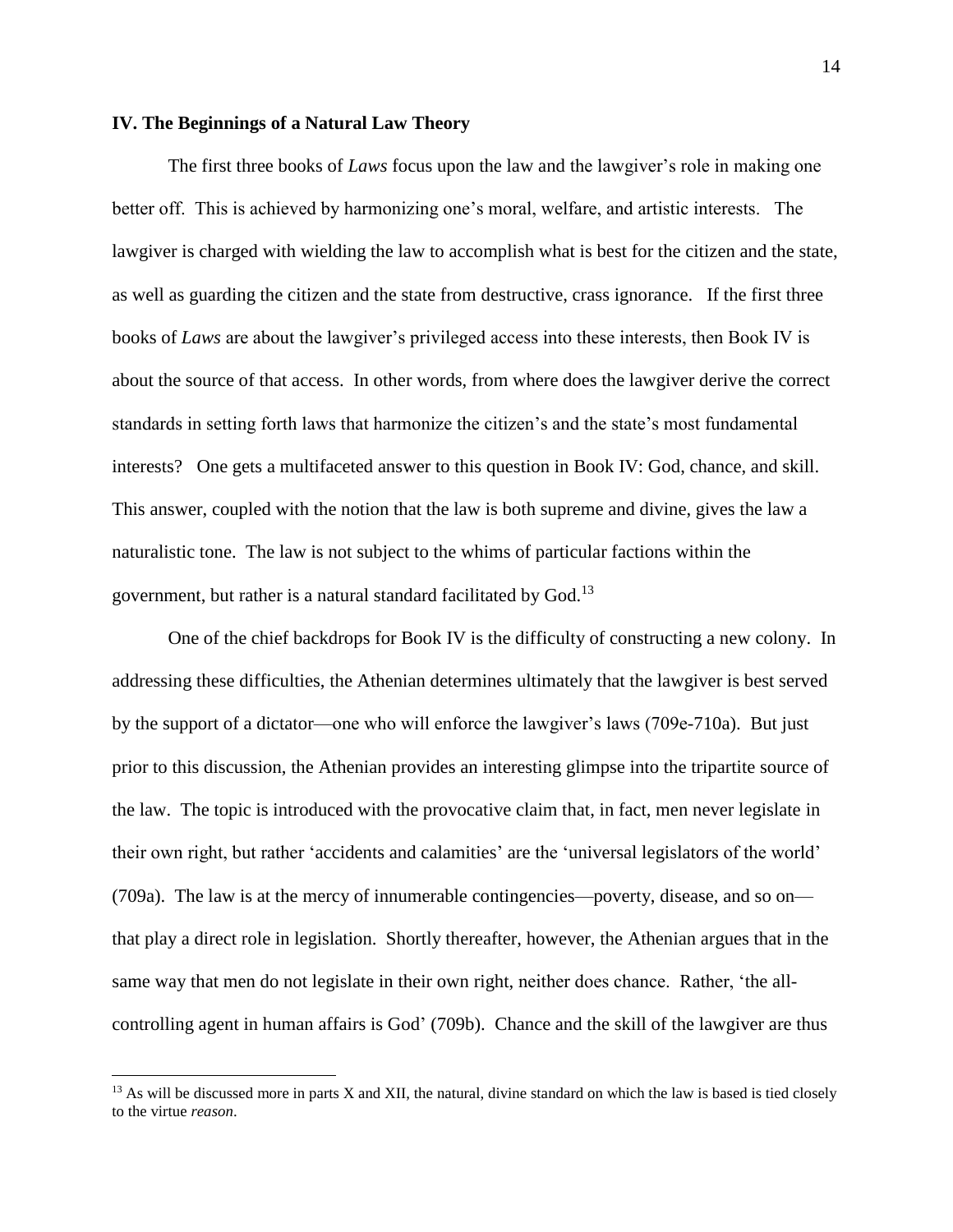secondary influences on human affairs. In short, the lawgiver's success depends upon chance for which he must pray—and skill, but God facilitates both of these influences ultimately (709cd).

This initial nod to a sort of natural law is bolstered in *Laws* 714b-716c, in which the notion of a supreme, natural law is juxtaposed with the notion of the positive law of a particular government. The Athenian begins by describing how many states consist of those who believe that the law of the land and the definition of justice is based upon merely which element of government is in control at a particular time—the strongest element of government (714c). Accordingly, those in power will always call their laws 'just'. But, for the Athenian, these sorts of arrangements do not constitute a legitimate political system: 'laws which are not established for the good of the whole state are bogus laws…and people who say those laws have a claim to be obeyed are wasting their breath' (715b). To put it another way, there seems to be some sort of inherent goodness—some sort of natural truth—in the laws of a legitimate state that may be contrasted sharply with the self-serving laws of 'party-men'. The Athenian puts the point even stronger when he argues that a state will be destroyed if its law is subject to another authority. On the other hand, if the law reigns supreme over the government, then 'men enjoy all the blessings that the gods shower on a state' (715d).

God, chance, and skill facilitate the law set forth by the lawgiver, and it follows that the correct law is not beholden to the subjective interests of particular governments. The Athenian's suggested address to the colonists of a new state is in keeping with these themes: Justice 'takes vengeance on those who abandon the divine law' (716a). In Book IV, then, one can begin to see the rough approximation of natural law.<sup>14</sup>

<sup>14</sup> For a discussion of the theological themes in Book IV, see R. Mayhew, 'The theology of the *Laws*', in *Plato's Laws. A Critical Guide*.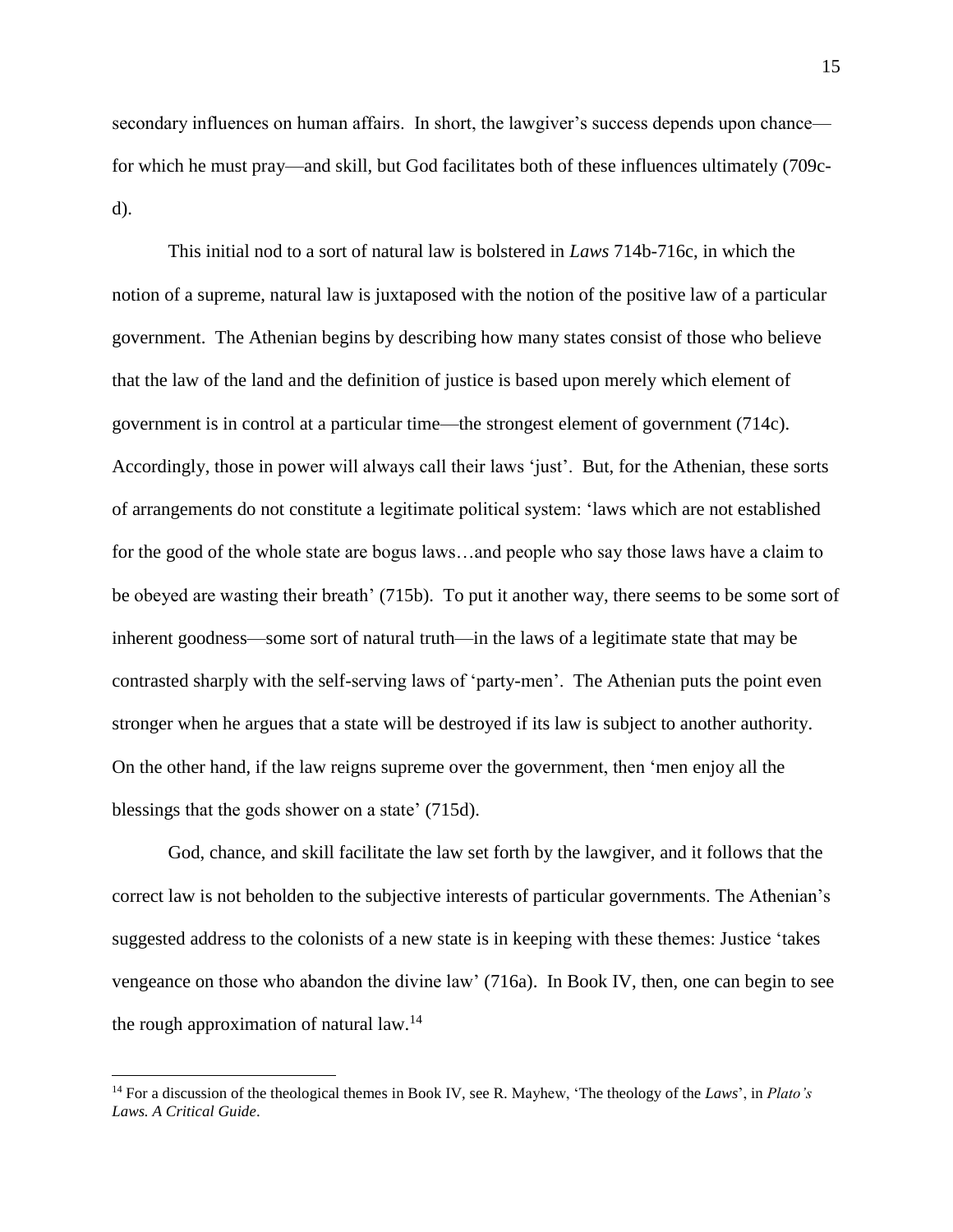# **V. Paternalistic Preambles**

 $\overline{a}$ 

Paternalism returns with a vengeance in *Laws* V. In fact, the theme of paternalism is never very far from the Athenian's remarks on the law and the lawgiver in the first four books of *Laws*. Even when the theme is less obvious—as in the case of Book III's emphasis on harmony in the law and Book IV's emphasis on the objectivity of the law—a paternalistic theme lies just below the surface. One does not have to look below the surface in Book V. The Athenian's lengthy preamble to the legal code in Book V is a paradigm of both paternalism and moralism. The preamble to the law bestows upon the citizen all manner of advice, particularly with respect to how one will be better off if one embraces the virtuous life. Even if one does not have to look below the surface to see the paternalism in the Athenian's preamble to the law, one does have to look back to Book IV—in which the theme of paternalism is perhaps less obvious—for context. To be sure, the example of the two kinds of doctors in Book IV is of central importance in explicating the nature of the paternalistic theme in Book V.<sup>15</sup>

In 720a, the Athenian suggests that there are two types of legislators that are analogous to two types of doctors. The first type of doctor (D1) does not provide treatment based upon any type of systematic knowledge, but rather acquires his skill by simply watching and obeying the example of his master. The second type of doctor  $(D2)$  has not only acquired systematic knowledge by his own right, but also passes that knowledge on to his pupils (720b). D1 does not provide an account of his patient's illness or even listen to his patient; rather, 'he simply prescribes what he thinks best in the light of experience, as if he had precise knowledge, and with the self-confidence of a dictator' (720c). On the other hand, D2 learns something from his patient through consultation, while also giving the patient as much instruction as possible. Prior

<sup>15</sup> See M. Schofield, 'The *Laws'* two projects', in *Plato's Laws: A Critical Guide*, for a discussion of how Book V details the *Laws'* attempt to establish a 'second best' society after the *Republic*.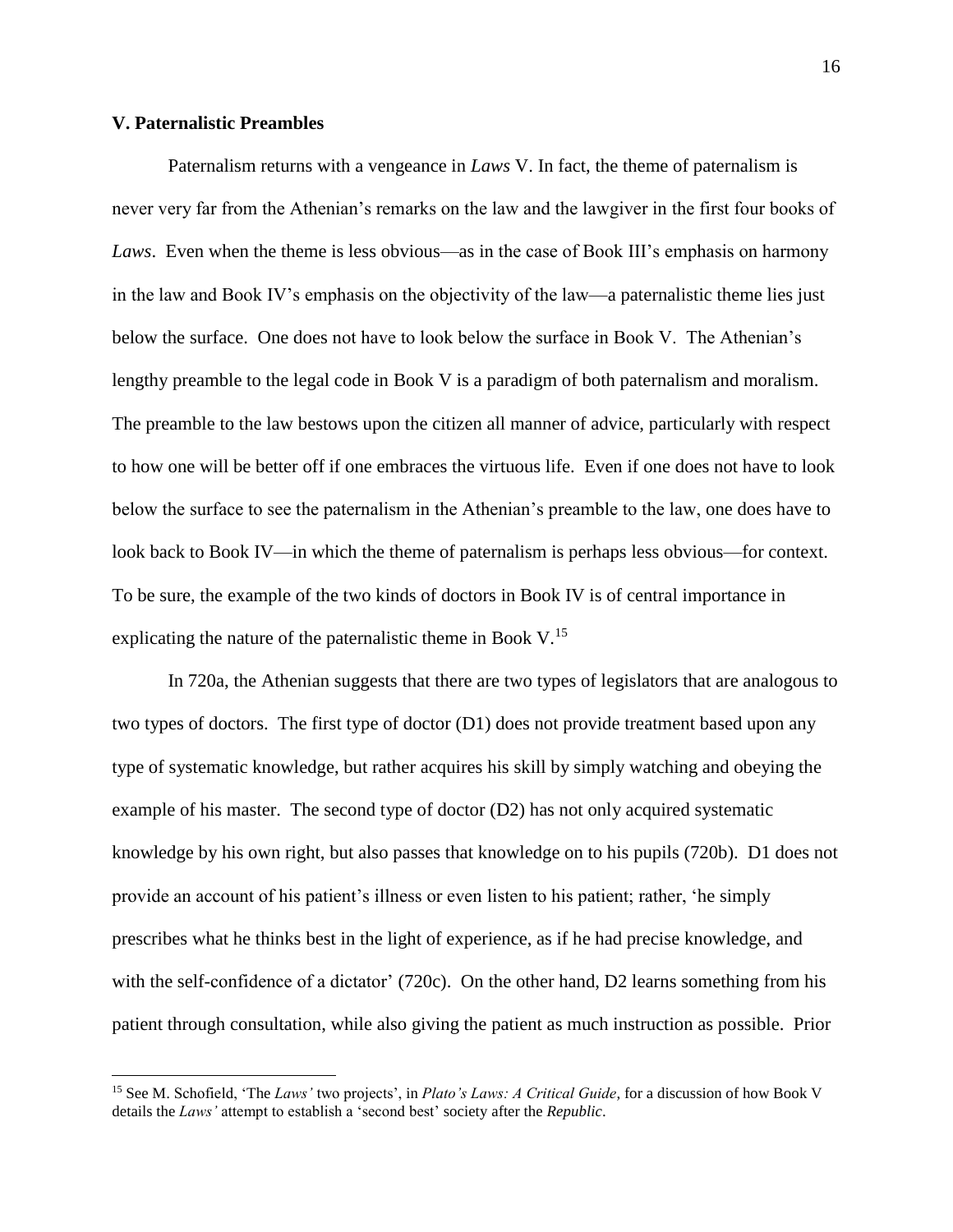to prescribing treatment, D2 coaxes his patient into consenting to treatment, the ultimate goal of which is to restore health completely (720d).

The Athenian concludes with this question in 720e: 'Which of the two methods do you think makes a doctor a better healer, or a trainer more efficient? Should they use the *double* method…or…the less satisfactory approach that makes the invalid more recalcitrant [the single method]?' His interlocutor responds that the double method is better; the Athenian agrees and proceeds to show how the double method can be applied in law. At this point, then, the conclusion is simply that the double method can be thought of as better and more efficient generally: The best and most efficient doctor restores a patient's health by both dictating knowledge to the patient and persuading the patient as to the correct path to health.

In a similar way, the legislator who uses the double method (both 'compulsion and persuasion') produces law that is 'twice as valuable for practical purposes as the other' (722b). The Athenian further clarifies in 722e-723a, stating that the 'double' laws are more accurately laws that have *two elements*: (1) law and (2) preface to law. The law corresponds to the 'dictatorial prescription' of the 'slavish doctor' (D1), while the preface to the law is the 'persuasive' part that is analogous to the 'preamble of a speech' (as with D2). Accordingly, the most efficient legislator is one who not only threatens disobedience of the law with a penalty (legislator L1), but also persuades the citizen to follow the law (legislator L2): A legislator such as L2 gives the preamble 'to make the person to whom he promulgated his law accept his orders—the law—in a more co-operative frame of mind and with a correspondingly great readiness to learn' (723a). The 'double method' is thus the better method in part because it is a practical and efficient way of bringing about acceptance of the law.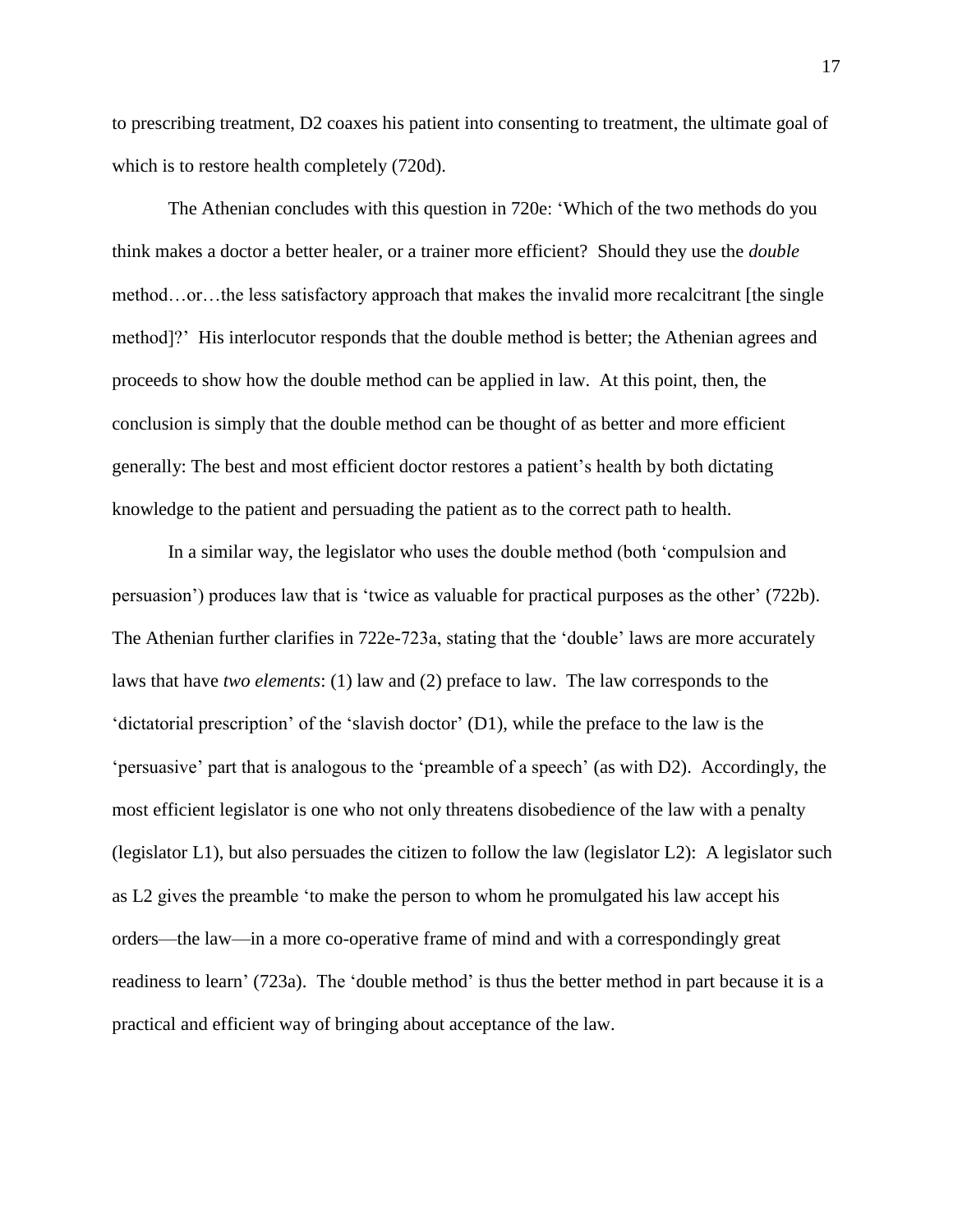One might see the different methods of L1 and L2—and D1 and D2 by analogy—as opposing accounts regarding the extent to which the law and the lawgiver are paternalistic. However, these methods are not mutually exclusive, but rather work in tandem to accomplish the goal of legal instruction efficiently. The persuasiveness of the lawgiver's preambles—both regarding individual laws and regarding the legal code as a whole—are thus intended to facilitate the efficient accomplishment of the law and lawgiver's objective, namely, to account for every aspect of a citizen's moral and practical wellbeing. In other words, the law is paternalistic any way you slice it. And the law is indeed sliced into healthy helpings of paternalism in Book V. The Athenian asserts that the legislator ought to 'classify certain things as disgraceful and wicked and others as fine and good' so that one's soul will be honored (728a-b). From here the legislator's gaze sweeps far and wide among the interests of his citizens: one's body ought to be physically balanced (728d), one's wealth ought to be balanced (729a), one should practice what one preaches in raising children (729c), and so on. Very few aspects of a citizen's life go untouched by the law's preamble in Book V. To achieve the desired impact, the effective lawgiver will follow the double method.<sup>16</sup>

# **VI. Procedural and Substantive Equality**

 $\overline{a}$ 

*Laws* may be divided broadly into two categories: *procedural* and *substantive*. The first five books have focused primarily on the substantive aspects of the law. These books described the law and the lawgiver's role of harmonizing the citizen's moral, welfare, and artistic interests.

<sup>16</sup>See C. Bobonich, 'Reading the Laws', in *Form and Argument in Late Plato*, pp. 250-51, for a discussion of how the doctor-lawgiver analogy informs the lawgiver of the method of addressing citizens: 'Plato explicitly raises the question of the appropriate form that a lawgiver's discourse with citizens should take. How should the lawgiver address the citizens and what is the appropriate role for texts and discourses in their ethical and political education? Plato offers as a model to the lawgiver a free doctor who treats free patients'.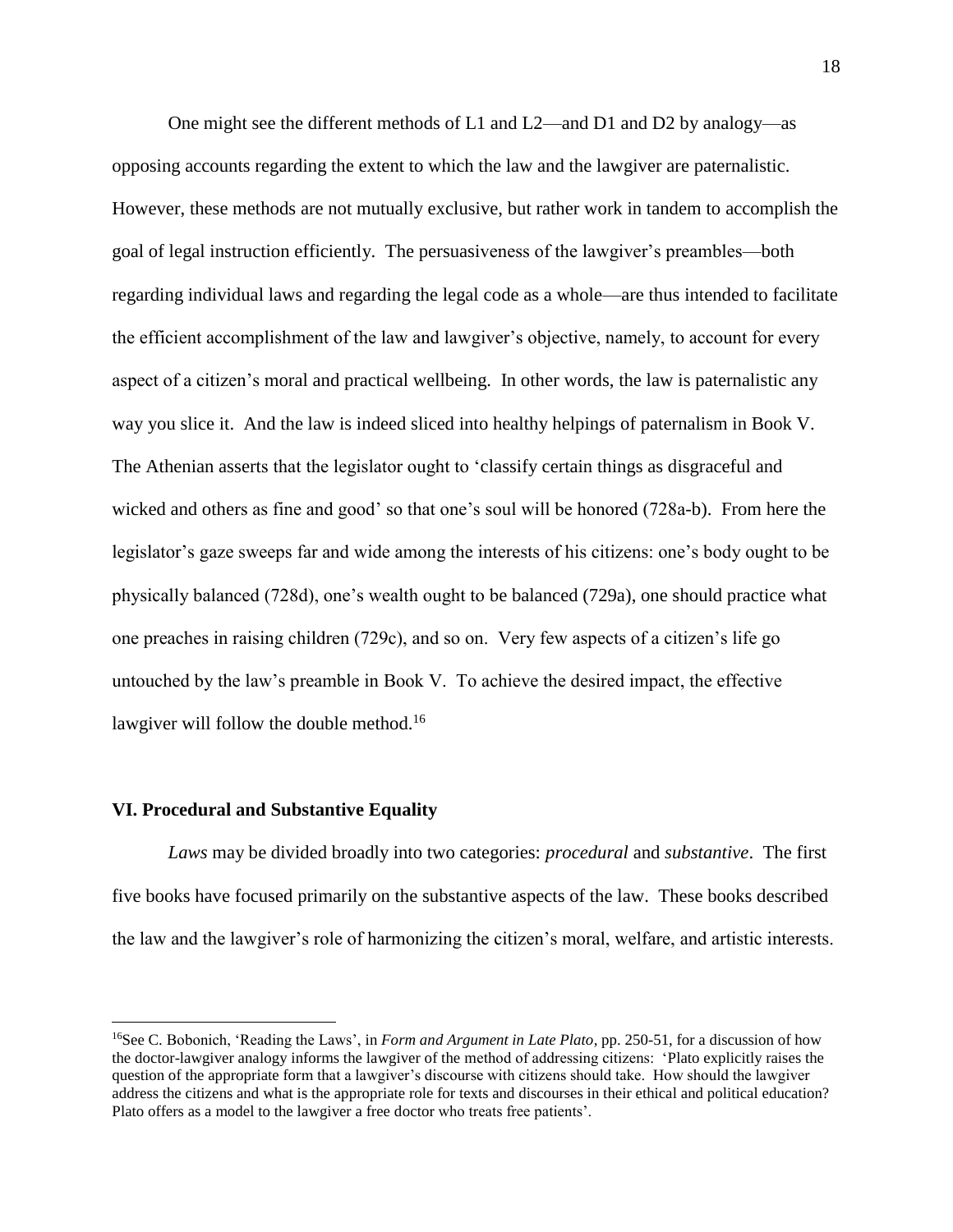While the theme of paternalism has been present throughout these books, it perhaps culminated in Book V. There, one can see how the law's preamble touches upon almost every aspect of the citizen's life, from the balance of one's body (728d) and finances (729a) to the way in which one raises one's children (729c). One might describe the protection of these interests as an instrumental justification of the law. In other words, one becomes better off by following the law—wealthier, healthier, and more virtuous—and these good effects help justify the paternalistic role of the law and the lawgiver. Turning to Book VI, one begins to see more and more of the procedural side of the law: the methods of selecting officials to run the state, the administration of elections, and so on. Within this broadly procedural category, one may further divide Book VI's notion of *equality* into both procedural and substantive elements. The procedural aspect of equality is a democratic decision procedure—casting lots—that is necessary to placate 'the man on the street', while the substantive aspect of democracy is the 'strict justice' of granting those what they truly deserve (757a-758a). Examining these different notions of equality, one can see how each is philosophically interesting in its own way.

The general backdrop of Book VI consists of the processes and procedures that will allow a new colony to function. One of the more theoretical aspects of this backdrop is the different ways that the state and its laws should conceive of equality. The first way to conceive of equality—the procedural notion of equality—seems rather banal at first glance. It is simply the dictate that 'equal awards' should be distributed by lot (757b). According to the Athenian, this sort of selection procedure is necessary to placate the masses so that each citizen feels that he has an 'equal chance in the lot' (757e). Of course, one might think the procedure of casting lots is a rather undemocratic decision process when compared to contemporary notions of majority rule. To be sure, casting lots may very well have the result that unpopular views (i.e., non-majority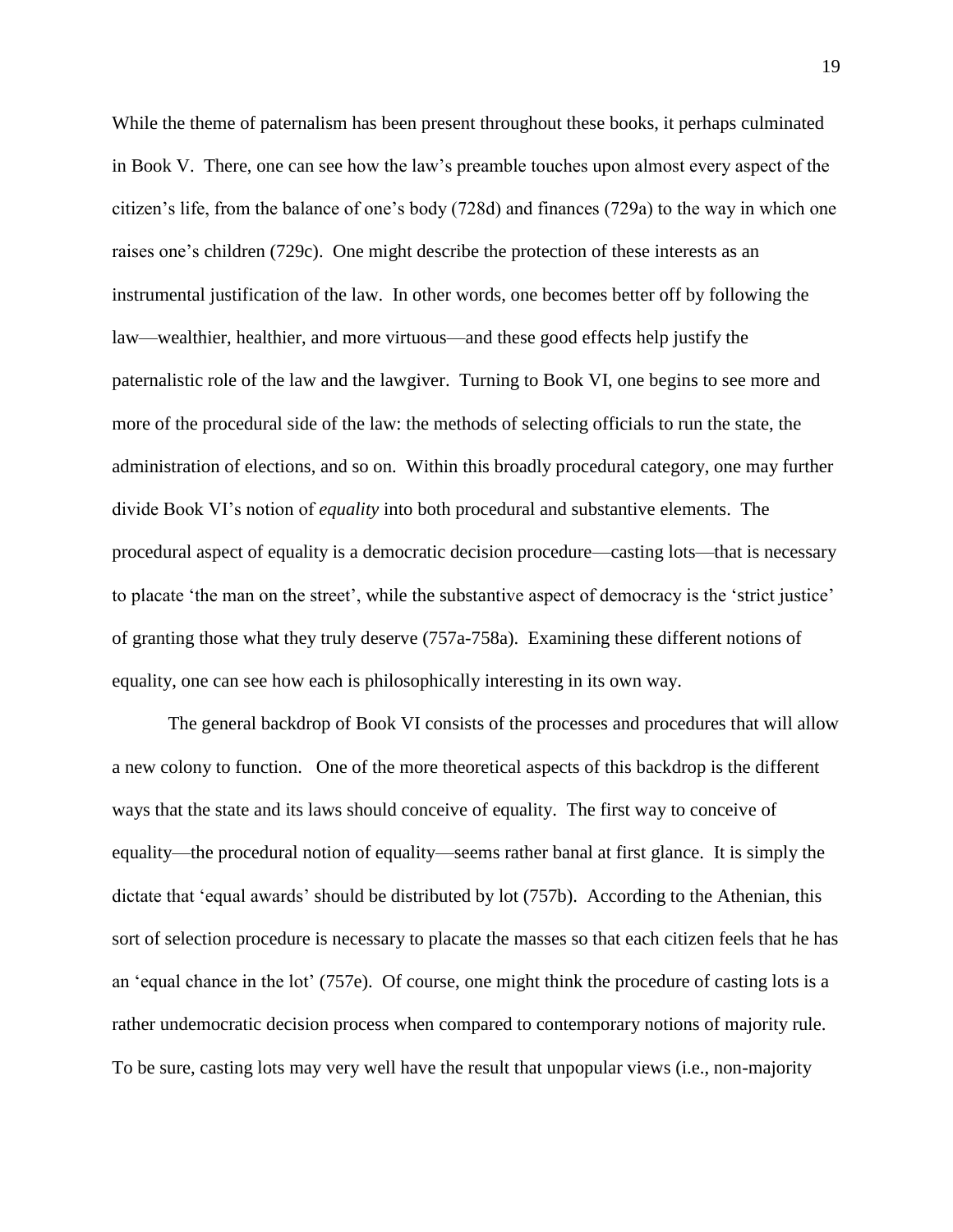views) carry the day, with the further result of a potentially discontent majority. It is for this reason that the idea of majority rule rings true to modern ears: Political societies seem to progress more efficiently and more stably when unified as a body. Still, voting by lot retains equality in a pure way (of 'measures, weights and numbers') (757b), and prevents the problem of permanent minorities in societies based upon majority rule. But preventing a so-called tyranny of the majority is not what the Athenian has in mind. Indeed, it is only 'force of circumstances' that compels a state to make use of procedural equality, and it should be used as little as possible because its success depends merely upon luck (757e-758a). This leads to the Athenian's notion of 'genuine equality' (or what might be called substantive equality), which is what the state and its laws should be based upon (757b-d).

This second sort of equality is characterized by the idea of *strict justice*: 'granting the 'equality' that unequals deserve to get' (757d). The principle seems to be based upon the idea that equal treatment of persons who are fundamentally different (e.g., master and slave; honest man and scoundrel) is actually an *inequality*; moreover, treating such persons equally is in fact achieved by treating them *unequally* (757a). This sounds like a paradox, but here is an example of what the Athenian means. Substantive equality embodied in strict justice means that more should be granted to the great, less should be granted to the less great. The justification for this principle seems to be that this sort of equality is determined with respect to each person's nature, independent of others. The laws should be framed with an eye toward 'adjusting what you give to take account of the real nature of each' (757c). It is 'equality' in the sense that one is granted an amount equal to one's nature: great people get great amounts, less great people get less great amounts, and so on. Under any other standard, however, the Athenian's substantive notion of equality is paradoxical. For very different reasons and in very different ways, then, the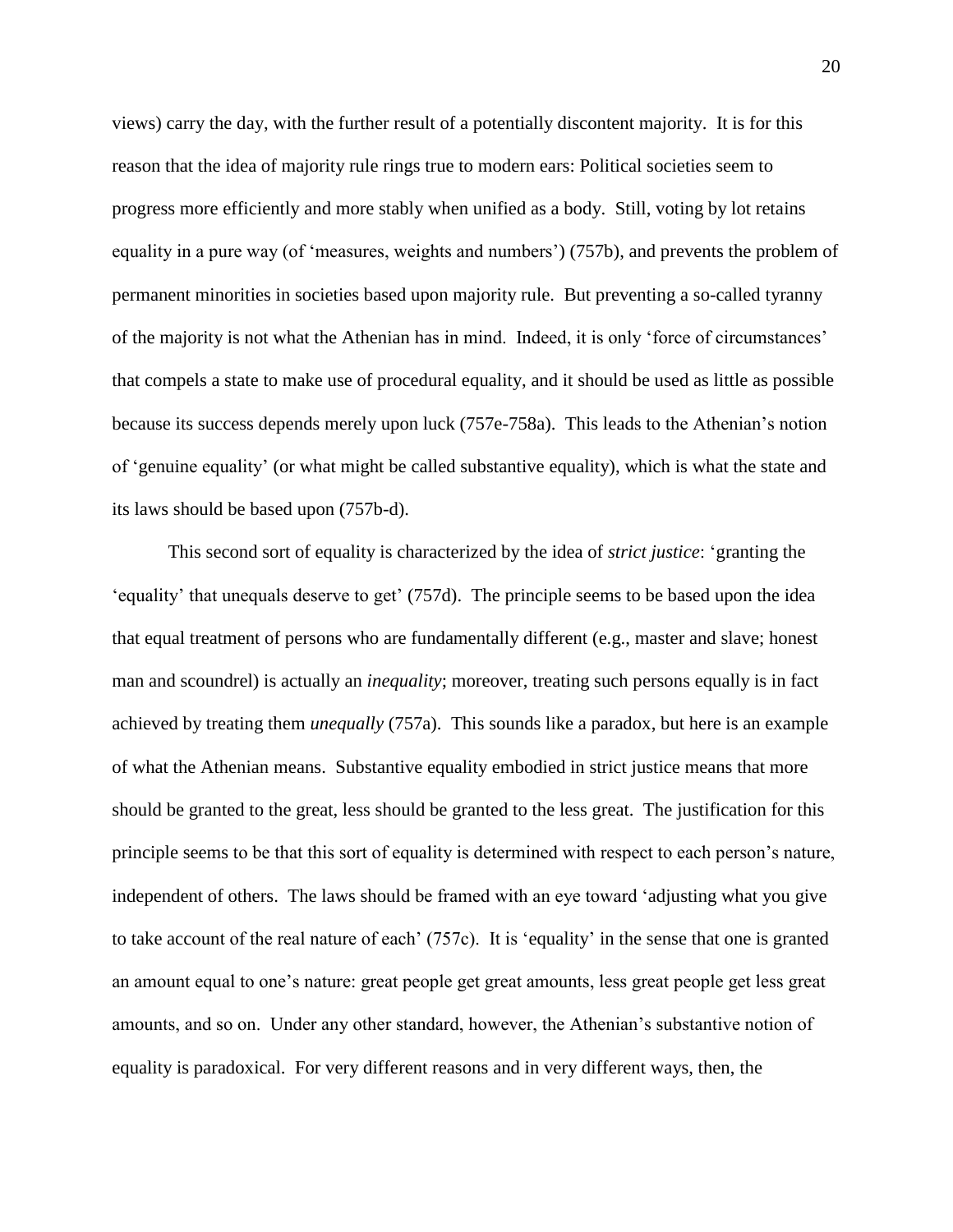Athenian's procedural and substantive notions of equality are designed to further the paternalistic goals of the new colony. 17

## **VII. Laws and Suggestions**

 $\overline{a}$ 

After the first six books, one might think that there is no limit to the paternalism in *Laws*. One would be both right and wrong about this. Although we have seen how the law instructs almost every aspect—central and trivial—of a citizen's life, Book VII introduces an even more far-reaching paternalistic category: suggestions and advice. While these suggestions do not have the status of formal laws, they nevertheless find a prominent home within the legal code. And it is from this home that such pronouncements advise citizens on what might seem to be the most private aspects of life. Indeed, there are parts of Book VII in which the Athenian seems almost embarrassed to create such an all-encompassing legal code. This raises two questions: If this facet of the legal code does not now have the full force of formal law, then what role does it play in the legal code and what relationship does it have with the formal law?

Education is the general theme of Book VII. But it is a comprehensive notion of education that covers far more than academic pursuits, and it is a notion that is tied uniquely to the legal code. As children are born in a new state, the law must begin to look after their interests so that they develop into citizens who are benefits—not detriments—to society (788a). While the very early interests of children pertain to trivial matters that are inappropriate for formal law, the legal code cannot remain silent with respect to these interests because even trivial matters may 'undermine the written statutes…[when] men get into the habit of repeatedly breaking rules' (788b-c). It is this general concern that leads the Athenian to ponder topics as

<sup>17</sup> Book VI is perhaps best known for its discussion of slavery (see 776b-778a). The issue of slavery in the *Laws* is far beyond the scope of this paper, though I will touch upon it briefly in part XI as it relates to the themes herein.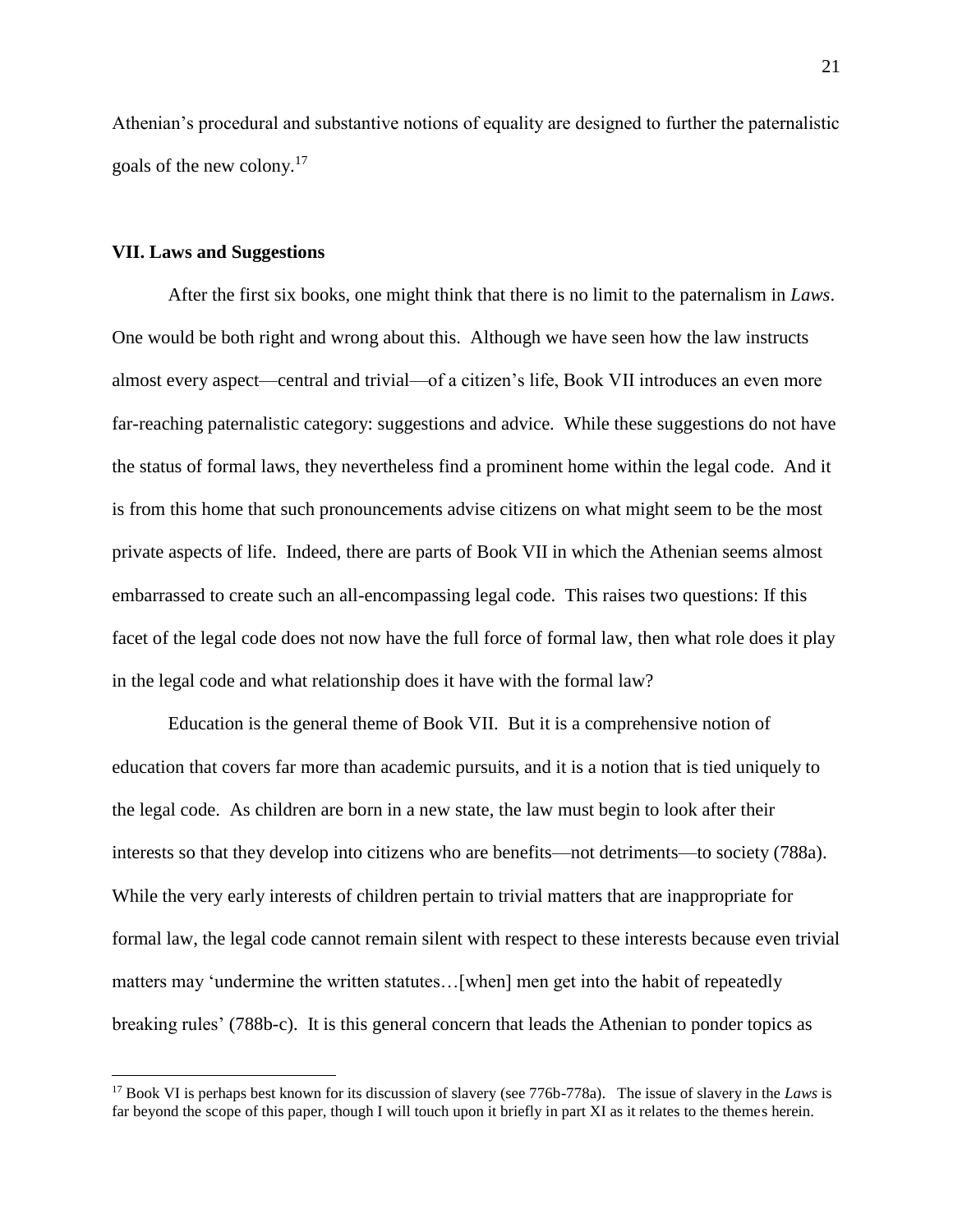intrusive as the state's role in educating children still in the womb (789a). To be clear, instruction in such areas is not to be thought of as precise legal regulation, but the legal code ought to say something about such areas of private life because the state's guidance acts as 'ancestral customs' that 'shield and protect existing written law' (793b-c). It is for these reasons that the *apparently* trivial suggestions are justified in making the 'legal code a bit on the long side' (793d).

After examining several substantive areas upon which this notion of education touches, Book VII concludes with a clear illustration of the relationship between the legal code's informal suggestions and formal laws. The topic is hunting. Although hunting is not part of the education curriculum, it follows 'the same procedure as before, because the legislator's job is not done if he simply lays down laws and gets quit of business' (822d). This leads to a more full explanation of what suggestions in the legal code amount to. Although the Athenian acknowledges that it would be absurd to think of these suggestions as formal laws, the legislator's job is to incorporate into the formal legal code what is respectable; in turn, the 'perfect citizen must be bound by these standards no less than those backed by legal sanctions' (823a). The suggestions take the form of 'warm recommendations' that the lawgiver 'hopes' will not be denied, while the actual laws take the form and tone of a directive with clearly stated 'must not' statements. For instance, while the legal code's suggestions do not *recommend* night-hunting because it does not cultivate divine hunting, the legal code's formal law would *command* that the night-trapper 'must not be allowed by anyone, at any time or place, to hunt his prey' (824a).

The idea, then, is that the suggestions found within the legal code serve at least two interconnected purposes. First, they establish a foundation upon which formal law rests—a foundation that is akin to ancestral law and a foundation without which the entire legal code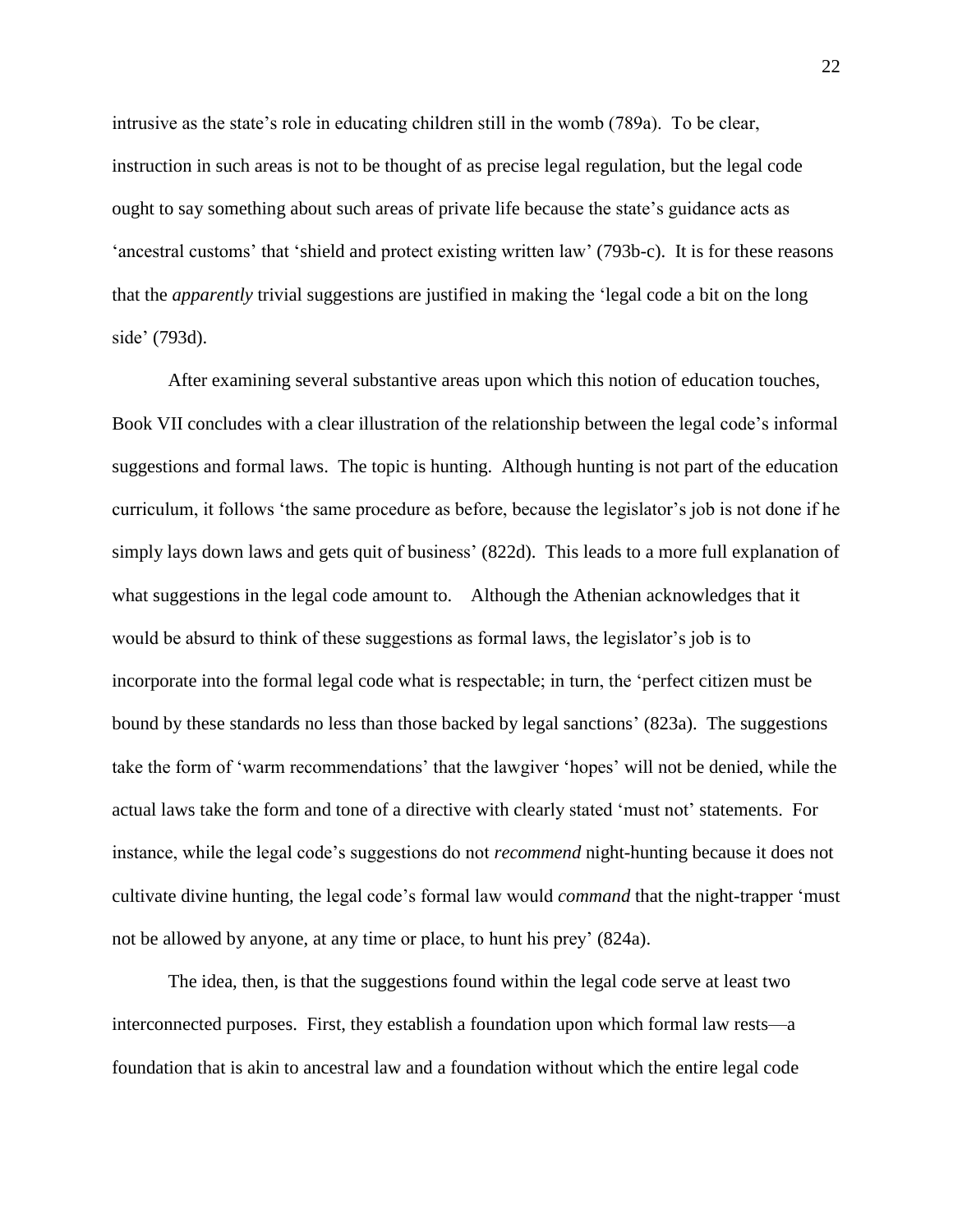could not survive. While many of these suggestions may seem trivial, they are actually building blocks that establish a comprehensive set of expectations for the citizen. Second, the legal code's suggestions compliment the formal law by setting idealistic standards for the citizen standards that ought to be pursued regardless of whether a threat of punishment is present (823d). These suggestions do not have the force of formal law, but they are a decidedly paternalistic aspect of the overall legal code in that they express the sentiment that the law knows best how one ought to live one's life  $(824a).<sup>18</sup>$ 

# **VIII. Free Love and Pragmatic Paternalism**

 $\overline{a}$ 

One finds in Book VIII a continuation of the law's pragmatic restraint with respect to paternalism. Although the legal code's *suggestions* and *advice* did not have the status of formal law in Book VII, these pronouncements are arguably hyper-paternalistic inasmuch as they encroach upon what might seem to be the most private aspects of life. This theme is taken a step further in Book VIII, in which Plato considers how the law should deal with *unnatural* sexual practices. While the topics under consideration in Book VII were at times considered trivial (though they paradoxically established an important foundation upon which the legal code rested), the central topic in Book VIII is 'not a triviality at all' (835b). Indeed, the Athenian affirms that 'nothing is more revolting' than improper sexual conduct, which is deemed 'absolutely unholy' and 'an abomination in the sight of the gods' (838b-c). The stakes are thus high for the paternalistic legal code embodied in *Laws*. However, like in Book VII, the Athenian seeks a compromise between what might be considered an ideal law and what might be

<sup>18</sup> See S. Meyer, 'Legislation as a Tragedy: on Plato, *Laws* VII 817a-b', in *Plato and the Poets*, ed. P. Destrée & F. Herrmann (Boston: Brill, 2011), p. 402, for an analysis of Book VII concluding that 'the true tragedian is not the poet who encourages the human propensity to lament our misfortunes, but the legislator who teaches us that the only misfortune that can befall a person is to fail to achieve virtue'. On this point, see also A. Laks, 'Plato's 'truest tragedy': *Laws* Book 7, 817a-d', in *Plato's Laws. A Critical Guide.*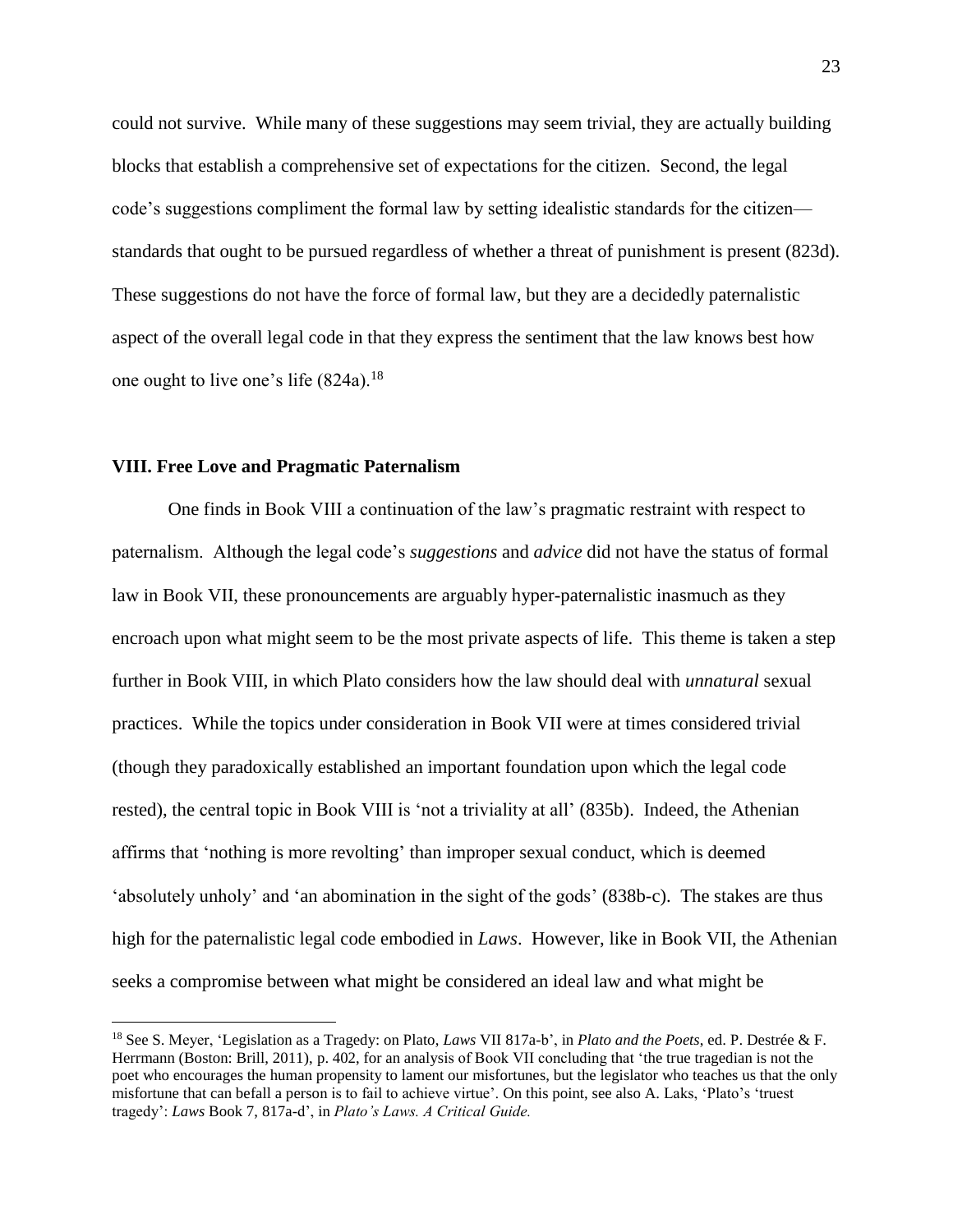considered a pragmatic law with respect to sexual practices. This helps illuminate the way in which *Laws* balances perceived violations of natural law with perceived social realities—keeping in mind the ideal in the process.

One must first get clear on the gravity of the problem for Plato. Sexual misconduct is such a difficult problem because it drives a wedge between two of the fundamental facets of a person: *reason* and *passion*. On the one hand, '[r]eason, which is embodied in the law…tells us to avoid the passions that have ruined so many', and, on the other hand, passions involving sexual urges are prominent in both public and private life even though they do not promote virtue (835e-836d). Moreover, while certain sexual acts are a violation of *natural law* (839a), only 'God himself' could convince the many to repress such passion (835c). Therein lies the problem for the legislator: He must find a way to uphold the reason and virtue that is intrinsic in the law—for it should be consistent with natural law—while somehow accommodating the inherent drive to oppose the law in these particular cases.

Threading this needle, as it were, requires a taxonomy of what is and is not an unnatural sexual practice. For example, although there is merely an unwritten law against incest, most people have no interest in incestual acts because such acts are spoken of only as the most revolting and unholy of abominations. Accordingly, with respect to other unnatural sexual practices, a winning tactic for the legislator might be to 'try to make everyone…believe that the common opinion has the backing of religion' (838d). There are at least three sexual practices for which this strategy would be appropriate because they violate natural law: (1) 'homosexual relations', (2) 'the sowing of seeds on rocks and stone', (3) and intercourse with 'any female 'soil' in which we'd be sorry to have the seed develop' (838e-839a). Forbidding these acts would also 'check the raging fury of the sexual instinct that so often leads to adultery', which,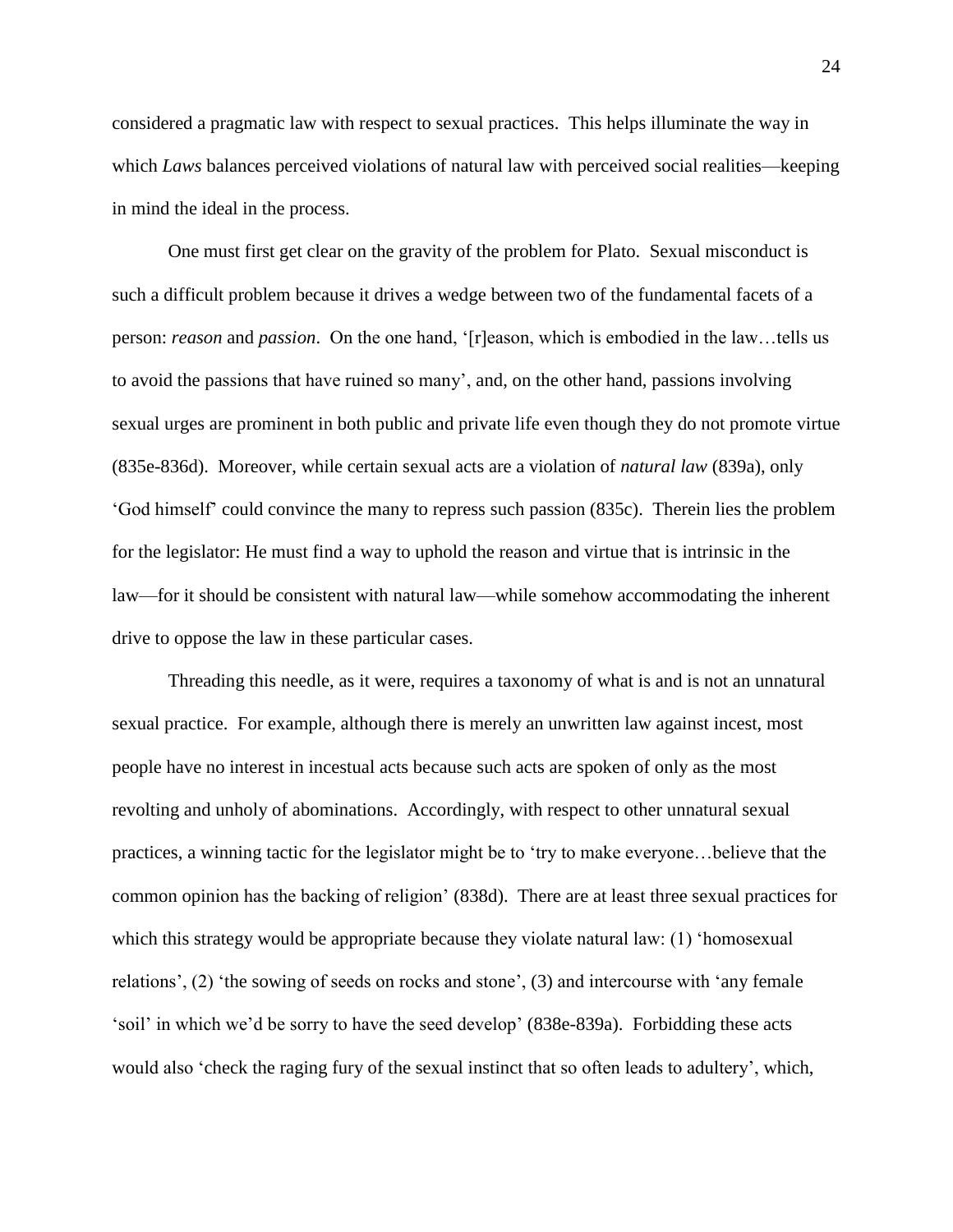perhaps conveniently, is not listed in the above grouping of acts that violate natural law (839a). Ideally, then, the law would forbid all such practices and permit only intercourse for its 'natural purpose' of procreation (838e).

But this is where the Athenian takes a pragmatic turn. For while he has provided a tactic for implementing such laws effectively and permanently (obtain sufficient religious backing), it is still possible that one will lose the battle over pleasure (e.g., if the body is not given hard work as a distraction); in other words, if one fails to develop the quality of self-control, then one might still be corrupted by pleasure in spite of the law's religious backing (840a-e). Accordingly, while legislators must first insist upon the ideal standard established above, they must also frame a second-tier law to account for those citizens who are corrupted by 'free' love (840e). This nonideal legal standard is one of decency and privacy: To the extent one is corrupted by pleasure, one ought to conform to a minimal standard of decency by keeping one's sexual acts private (841b). In practice, this means that while sodomy would still be forbidden entirely, one might engage in adultery if one does so discreetly (841d-e). Book VIII thus reaffirms the law's role of developing a citizen's character by imposing a particular conception of morality. It also reaffirms Plato's willingness to temper such an ambitious goal based upon social reality—while at the same time keeping the goal of the ideal in mind.

#### **IX. Virtue-Yielding Punishment**

Book IX of *Laws* focuses upon the state's theory of punishment. The theory of punishment is hybrid in nature, consisting of both utilitarian and retributive elements. Punishment is intended to both deter violations of the law and account for what one deserves. Still, the overarching goal of punishment remains true to the paternalistic thread within *Laws*: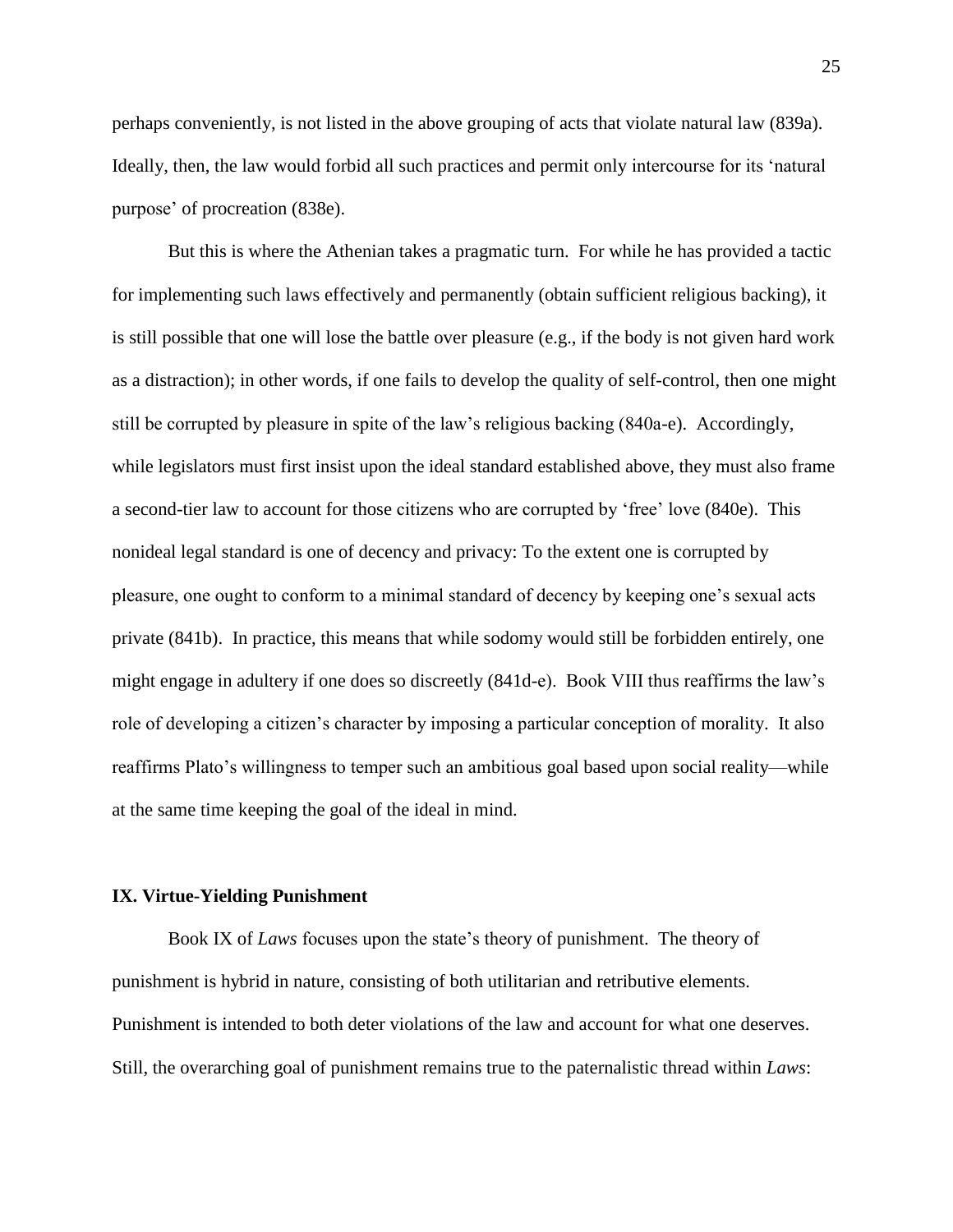Punishment is intended to make those who are punished more virtuous (854d-e). More specifically, punishment is intended to cure the soul of the one being punished.

On the one hand, the Athenian justifies punishment based upon a mix of practical benefits: 'We have to lay down laws…to deter…' (853b-c). The theory of punishment may thus be viewed in broadly utilitarian terms in that the punished 'will be of service to others, by being a lesson to them when…ignominiously banished from sight beyond the borders of the state' (854e-855a). On the other hand, the theory of punishment proposed by the Athenian also entails a clear strand of retributivism. For example, in discussing the various kinds of murder (those who have killed with premeditation verses those have killed without previous intent), it is evident that deterrence is not the only concern. The extent to which one *deserves* punishment is also of chief concern: 'Something which resembles a greater evil should attract a greater punishment, whereas a lesser penalty should be visited on that which resembles a lesser evil' (867b). There is of course no contradiction here. The practical benefits of utilitarianism may be combined with retributivism. A theory of punishment might be intended to have the overall effect of deterrence, while also embracing the notion of desert in particular cases. However, such prudential reasons are not the only—or even the primary—way in which *Laws* justifies punishment.

The central justification of punishment is steeped in paternalism. This justification is stated succinctly in a brief passage regarding punishment for those who rob from temples: 'No penalty imposed by law has an evil purpose, but generally achieves one of two effects: it makes the person who pays the penalty either more virtuous or less wicked' (854d). The Athenian draws out this point by making an interesting comparison to the two types of doctors—who may be thought of as legislators analogously—discussed in Book V (720a-e). Slave doctors practice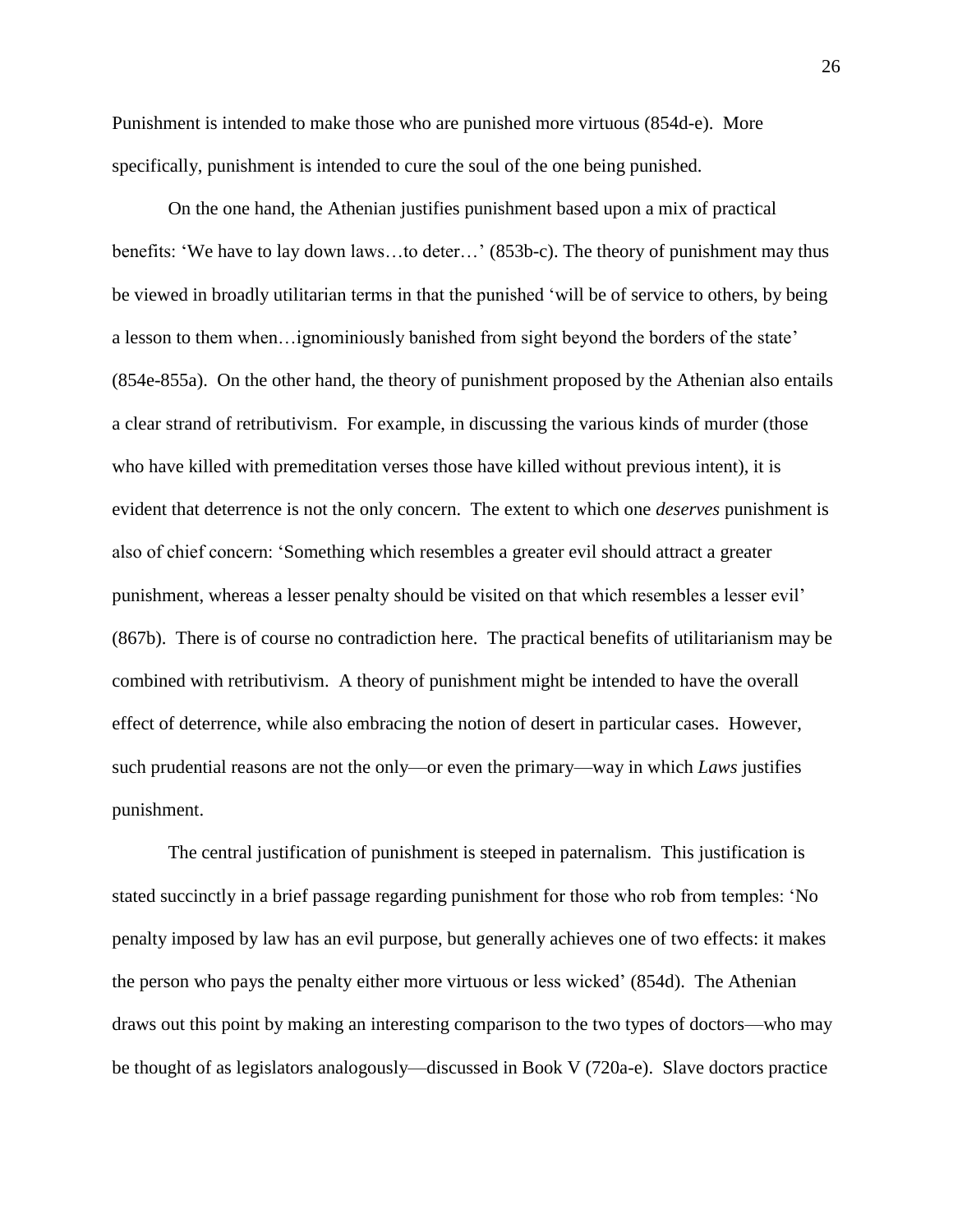by rule of thumb and are not concerned with theory, while gentlemen doctors act as philosophers and are concerned with the patient's entire body. The Athenian treats law like the gentleman doctor treats medicine: 'tutoring the citizens, not imposing laws on them' (857c-e) For it is the legislator—not, say, writers and poets—who is most justified in giving advice to citizens about virtue and how to conduct one's life (858d-e). Indeed, the law may be thought of as paternalistic in an almost literal sense: The legislator should strive to promulgate a theory of punishment 'like a loving and prudent father and mother' (859a).

This justifies the Athenian's conclusion that 'shocking' punishments (e.g., death) are justified. Unlike the ordinary man, the interlocutors see that there is no contradiction in saying that a shocking punishment is just and good: 'Anything done *to* us, which has the quality of justice, is to that extent agreed to be *good*' (860a). In other words, the theory of punishment is based upon the simple notion that punishment—no matter how shocking—is good to the extent that it is justly imposed upon a citizen in order promote the citizen's ultimate well-being. Of course, there is room to speculate how exactly the punishment of death might be viewed as making one better off (perhaps death is for the best if one is *not curable*). But the central point is clear regarding one who breaks the law and *is curable*: 'We must cure on the assumption that the soul has been infected with disease' (862c).

The ultimate goal of punishment is thus paternalistic inasmuch as it seeks to maximize one's moral well-being. The Athenian combines this philosophical goal with utilitarian and retributive goals in order to establish a general policy of punishment: 'When anyone commits an act of injustice, serious or trivial, the law will combine instructions and constraint, so that in the future…the criminal will never again dare to commit such a crime voluntarily…and in addition, he will pay compensation for the damage he has done' (862d). It therefore seems appropriate to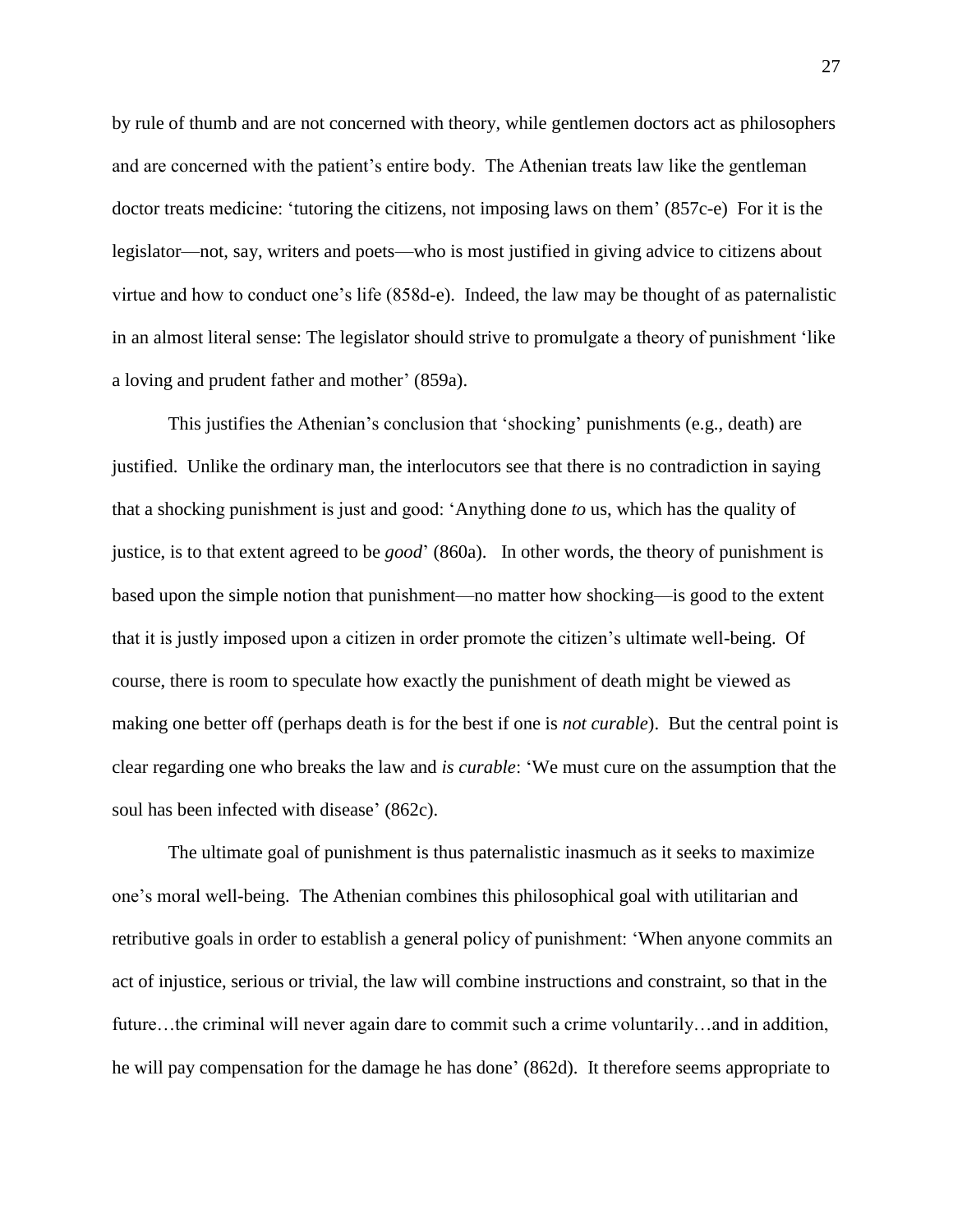view the Athenian's theory of punishment as hybrid in nature. While punishment is intended to both deter future violations of the law and account for what one deserves, its central goal is steeped in paternalism in that it is intended to make one more virtuous.

# **X. Nature and Natural Law**

 $\overline{a}$ 

Ostensibly, Book X of *Laws* is about theological themes only.<sup>19</sup> The book is focused upon the refutation of three heresies. However, the discussion and refutation of these heresies develops important issues regarding the nature of the law that were first raised in Book IV. There, Plato provided a sketch of how the lawgiver derives correct legal standards, particularly with respect to setting forth laws that harmonize the citizen's and the state's most fundamental interests. While God, chance, and skill facilitated correct legal standards, the underlying theme of Book IV was a consideration of the extent to which the law is both supreme and divine. We saw that the law is not subject to the whims of particular factions within the government, but rather the law is a natural standard supplemented by God (714c-715b). Put another way, there seemed to be a rough approximation of natural law in Book IV. More specifically, there seemed to be some sort of natural truth in the law of a legitimate state that may be contrasted sharply with the self-serving laws of 'party-men'. The Athenian made this point most clearly by arguing how a state will be destroyed if its law is subject to another authority, but the state will be blessed if the law reigns supreme over the government (715d). Book X works to complete this sketch by providing a more robust account of the extent to which the law is based upon a natural standard.

<sup>19</sup> For a discussion of the theological themes in Book X, see R. Mayhew, 'The theology of the *Laws*', in *Plato's Laws. A Critical Guide*.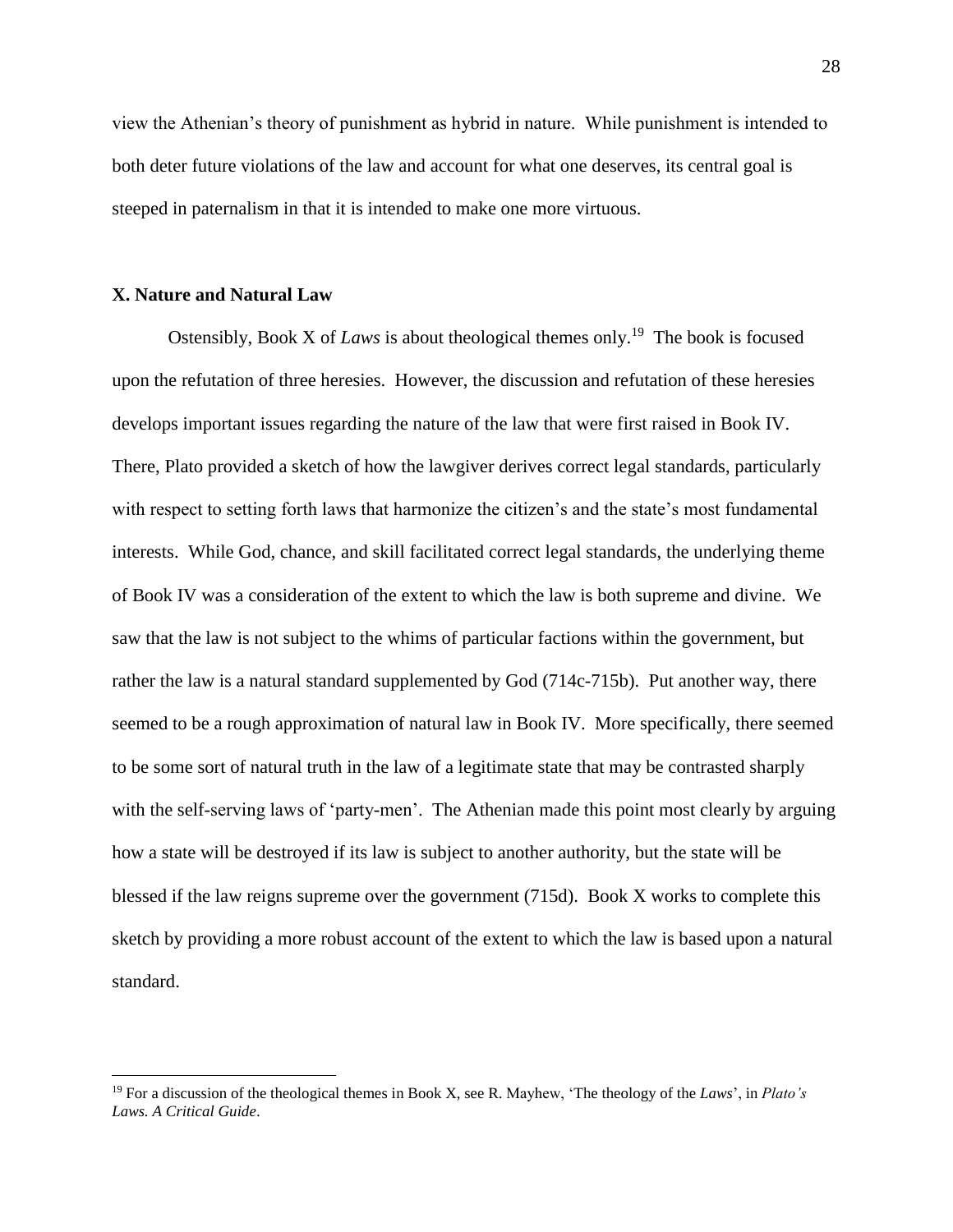This standard becomes manifest through the Athenian's critique of a doctrine that purports to explain the existence of things. The doctrine states that all things that have existed, exist now, and will exist in the future are attributed to 'nature, art or chance' (888e). The Athenian's problem with the doctrine is the way nature, art, and chance are often ordered and prioritized. More specifically, the Athenian takes issue with those who believe that *nature and chance* have produced fire, water, earth, and air, as well as 'secondary physical bodies' like the earth, sun, moon, and stars (889a-b). Moreover, those who take this position further assert that the cause of such things 'was neither intelligent planning, nor a deity, nor art' (889c). This view is particularly damning for any sort of natural notion of law because things like government and legislation supposedly have little to do with nature. Accordingly, under the doctrine, 'legislation is never a natural process but is based on technique, and its enactments are quite artificial' (889de).

If this doctrine holds, then, gods vary among conventions, as does any standard of goodness: 'goodness according to nature and goodness according to the law are two different things, and there is no natural standard of justice at all' (889e). Rather, moral standards may be altered upon a whim, though 'every change becomes binding from the moment it's made, regardless of the fact that it is entirely artificial, and based on convention, not nature in the slightest degree' (889e-890a). To refute this doctrine, the Athenian sets forth an argument that reorders and reprioritizes the cause of things, placing the soul prior to nature and chance. The soul is thus 'the chief cause of all…[the] alterations and transformations [of physical things]' (892a). For purposes of this paper, the most important aspect of the Athenian's position is that 'anything closely related to soul will necessarily have been created before material things', and the *law* is one of those things closely related to the soul (892a-b).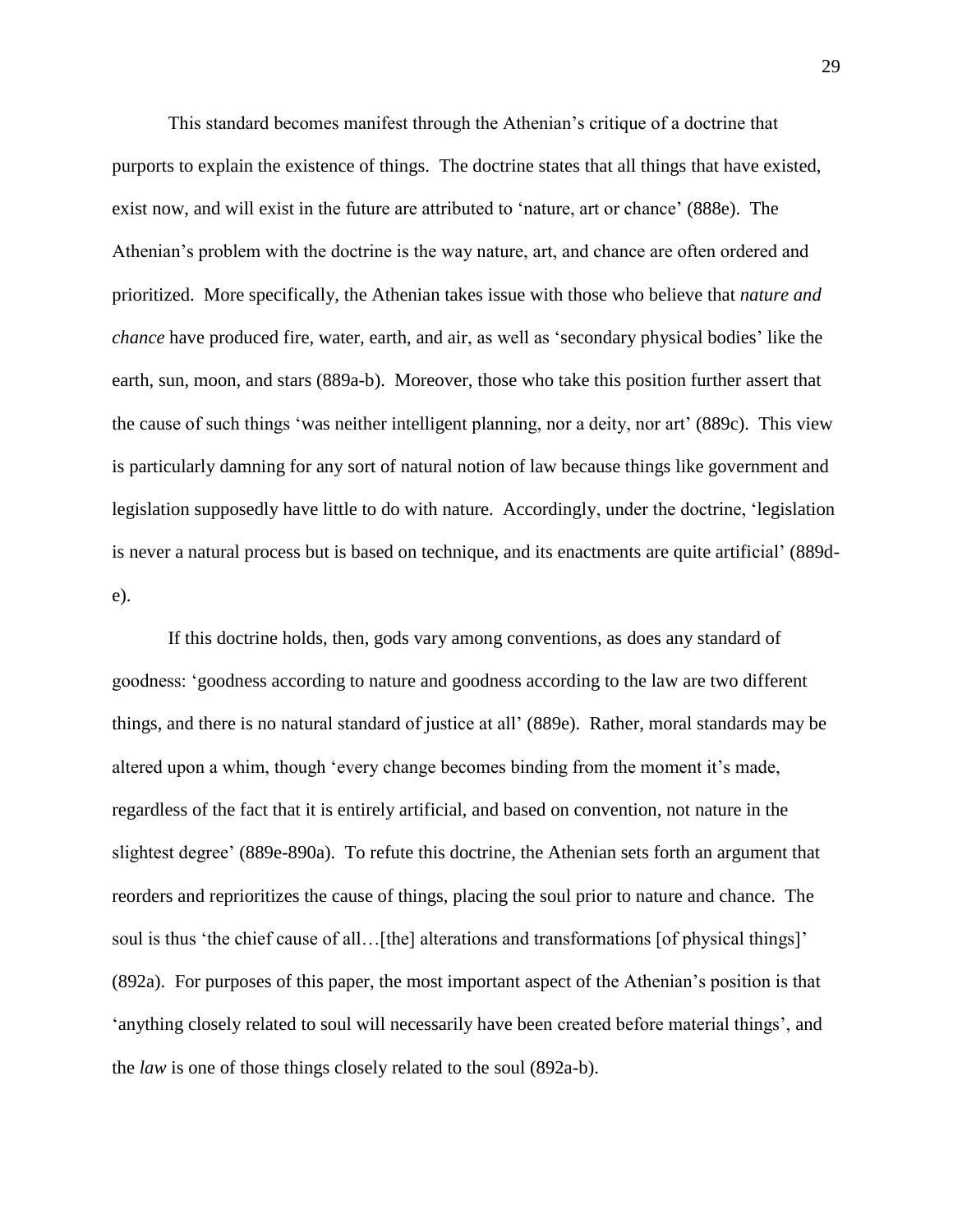Here is the upshot of the argument with respect to the nature of the law. The reordering of the soul and physical things means three things in the legal domain: First, there is a natural standard of goodness and thus a natural standard of justice. Second, moral standards are not subject to the whims of the populace; artificial standards are not binding because they are not law at all, but rather akin to mere words on a piece of paper, so to speak. Third, and related to the second point, moral standards are not based upon convention. With these points in place, one can perhaps say a few more things about the nature of the law. Central among those things is the simple position that moral standards in the law exist (like justice), and such standards do not depend upon what the populace thinks—they are rather what one might call natural. Accordingly, this implies that the existence and content of law is governed ultimately by the existence and content of the moral law. Therefore, to the extent that the Athenian refutes the doctrine of the priority of nature and chance, he also refutes what we now would call legal positivism in his denial that the law can be determined by social practice alone. He rather establishes the rough workings of a natural law theory.

# **XI. Conclusion: The Juxtaposition of Virtue and Slavery**

Plato's *Laws* set forth a uniquely paternalistic thesis about the nature and role of the law: The purpose of the law is not merely to protect one's interests, but rather to make one better off in every respect. To put it another way, the law is intended to not only form the foundation of a well-functioning colony, but also to secure a good and virtuous life for the citizens of the colony. While we have seen how the law embraces pragmatism in many instances, ideal goals involving the promotion of virtue are just below the surface of every pragmatic tactic. We have also seen how Plato's theory of law is motivated by a particular account of morality and a particular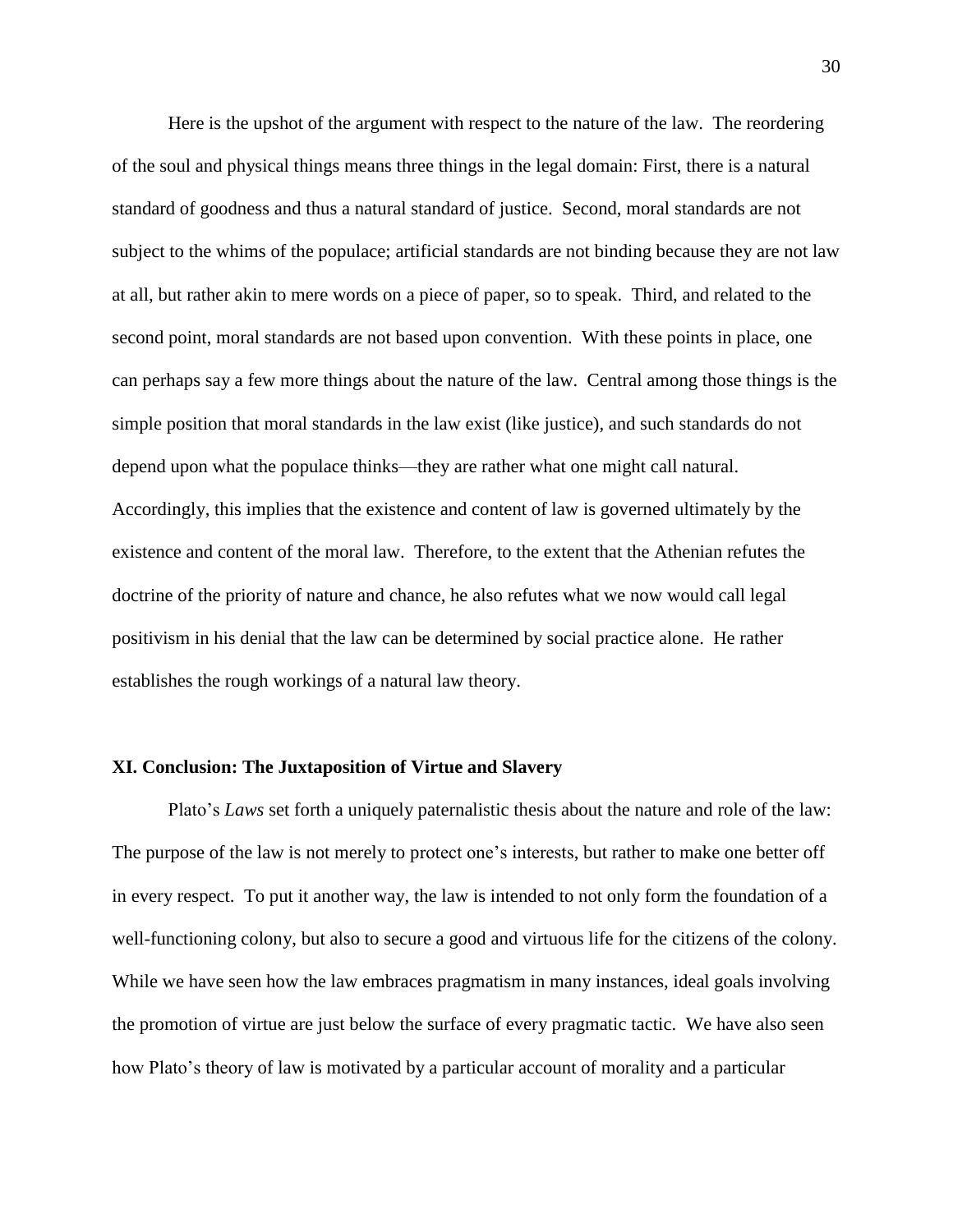account of the law's relationship to that morality. This account of morality is not determined by convention, use, or the whims of those who happen to be in power, but rather is an independently true standard to which the lawgiver must appeal. For Plato, philosophical reasoning shows one the primacy of the law in the same way it shows one the primacy of theological concepts like the soul. It is this point that justifies the paternalistic thesis. Together, the themes of paternalism and naturalism illustrate what Hart called the classical thesis in the *Laws*.

Of course, there are many aspects of the so-called black letter law that have not been addressed. Book XI is a good example. On the one hand, one gets more of the same: The law is involved in even the most minor aspects of one's life, such as dealings with craftsmen (920e) and the censorship of comedies (935d). On the other hand, this book reminds us of the shortcomings of *Laws*. While slavery is featured more prominently in Book VI (776b-778a), Book XI's aloof treatment of the issue is perhaps even more disappointing. To be sure, the law deals with slaves quite matter-of-factly: If a slave steals property then 'he should be soundly beaten by any passer-by who is not less than thirty years of age', while free men who commit theft ought to be 'thought ungentlemanly and lawless' and must repay the owner ten times the value of the item taken (914b). One might note that such black letter law is not justifying the existence of slavery as an institution, but rather it is simply dealing with the reality of an institution that is firmly entrenched. However, these aspects of *Laws* and others quite plainly fail to take any sort of innovative or transformative stand: 'Anyone who wishes—provided he's in his right mind—may seize his own slave, and (within the permitted limits) treat him as he likes' (914e). Moreover, a slave is an item of property just like anything else and is to be dealt with as such. The *Laws* unabashedly specifies the return policy for those who have purchased diseased slaves, for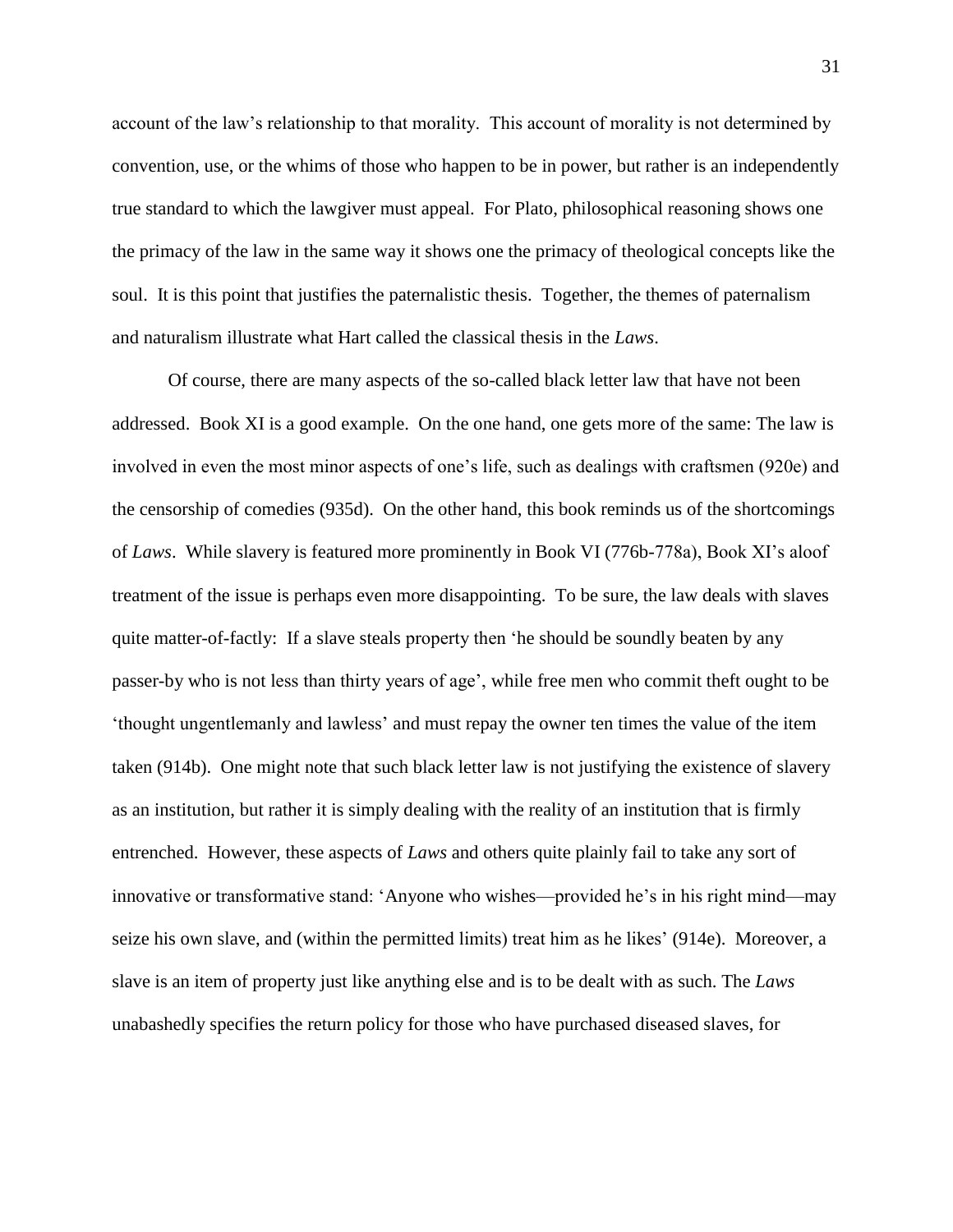example (916a). One can make only the unsatisfying observation that the notion of slaves being movable property was near universal in the Greek world.<sup>20</sup>

The juxtaposition of the law's treatment of slavery and its goal of securing virtue in the citizen is extreme; this dichotomy cannot be reconciled, but only acknowledged. However, looked at in a different way, the law's treatment of these issues is perhaps consistent—to Plato with the paternalistic thesis. Rightly or wrongly, the law's ubiquitous presence and coordination of every aspect of one's life—including those aspects relating to slavery—are intended to make one virtuous and secure a good life. This thesis began in Book I and continued throughout the *Laws*: The purpose of the law is to maximize both the practical, human interests of the citizen what we might call welfare paternalism—and the divine, virtuous interests of the citizen—what we might call moral paternalism (631b). Plato reaches this conclusion—and the conclusion of the classical thesis—by appealing to a moral standard that is taken to be universal.

# **XII. Postscript: The Nocturnal Council**

One task remains. The Athenian begins the final section of Book XII with this crucial passage:

> [E]ven when you have achieved or gained or founded something, you have never quite finished. Only when you have ensured complete and perpetual security for your creation can you reckon to have done everything that ought to have been done. Until then, it's a case of 'unfinished business' (960b-c).

With this passage we see the Athenian's concern for preserving and protecting all that has been established in the *Laws*. Even if the hard work of expounding a legal code has been completed, there is still left the job of taking care to safeguard that code. This is the job of the *nocturnal council*, a body charged with ascertaining absolute moral standards through philosophical and

<sup>20</sup> See T. Saunders, *The Laws*, p. 407.